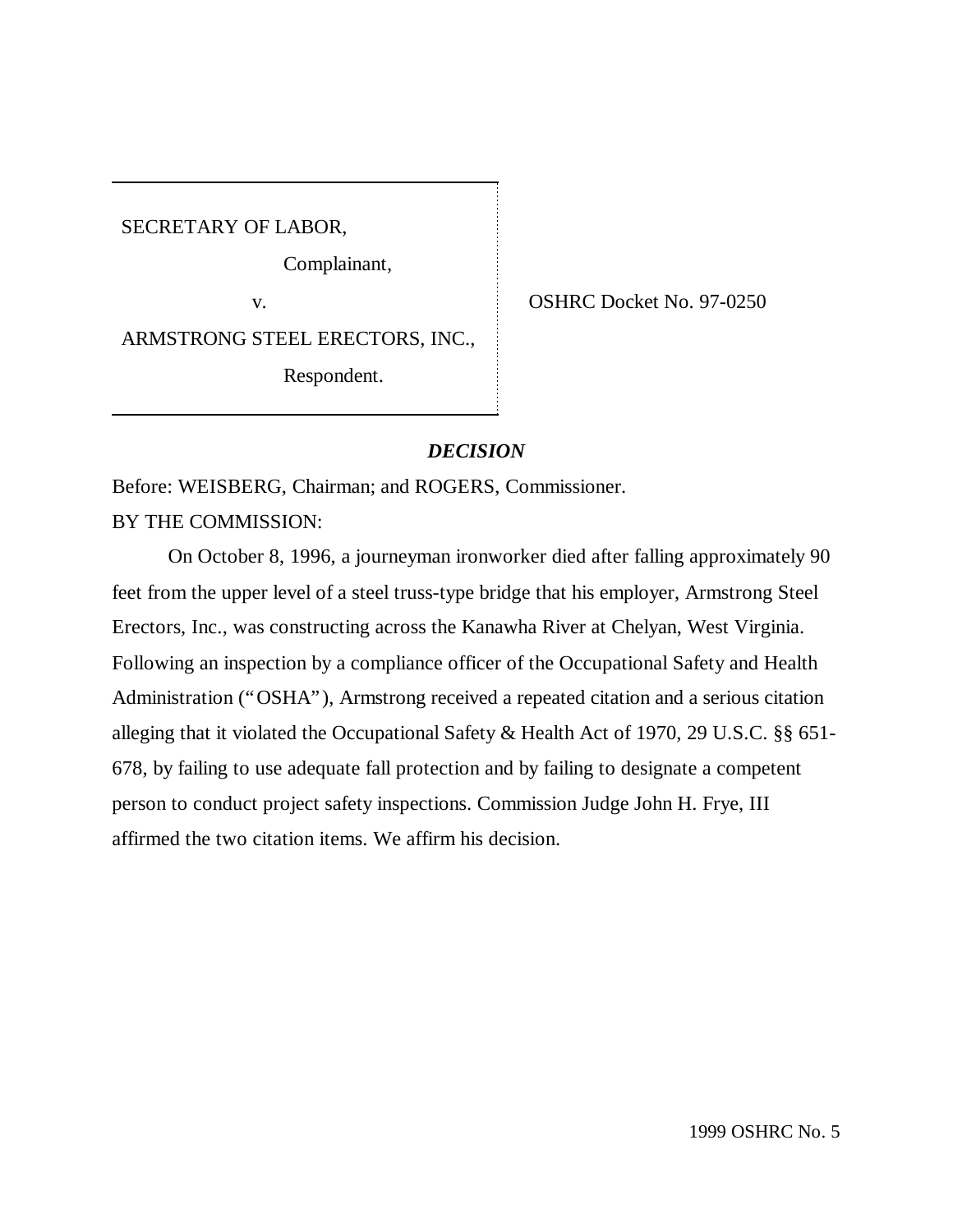## **I. Fall Protection**

## **A. Facts**

The cited standard, 29 C.F.R. § 1926.105 $(a)$ , requires fall protection if a workplace is "more than 25 feet above [the] ground or water surface." Armstrong attempted to meet this requirement by providing each of its ironworkers with a safety harness *(i.e.,* a safety belt) and one lanyard, and by instructing him or her to tie off "100 percent" of the time. Despite this instruction, the record shows that two lanyards were needed to tie-off "100 percent" of the time and that Armstrong's ironworkers did not always tie off even when they could.

There were not enough lifelines for the ironworkers to tie off 100 percent of the time as they were moving from place to place on the bridge. For example, some of the "chicken ladders" going between the bridge's lower and upper levels did not have lifelines. There also were no lifelines running the length of certain beams — the "lateral braces" and the "stringers." Although workers could tie off to these beams with a certain device that Armstrong provided, a "choker" (a steel-wire cable that looped around the beam), the judge found that the ironworkers "were unable to stay tied off 100 [percent] of the time with a choker while working [*i.e.,* walking] on the stringers because it was necessary to remove the choker from the stringer in order to pass the diaphragms [*i.e.,* short cross-braces] that connected the stringers to each other." The same was true on the lateral braces whenever the ironworkers needed to cross a "star point" *i.e.,* the place where four lateral braces came together like spokes at the axle of a wheel. An additional problem was that some ironworkers did not use chokers (and thus were not tied off) because the choker snagged and held them back.

<sup>&</sup>lt;sup>1</sup>29 C.F.R. § 1926.105(a) states: "Safety nets shall be provided when workplaces are more than 25 feet above ground or water surface, or other surfaces where the use of ladders, scaffolds, catch platforms, temporary floors, safety lines, or safety belts is impractical."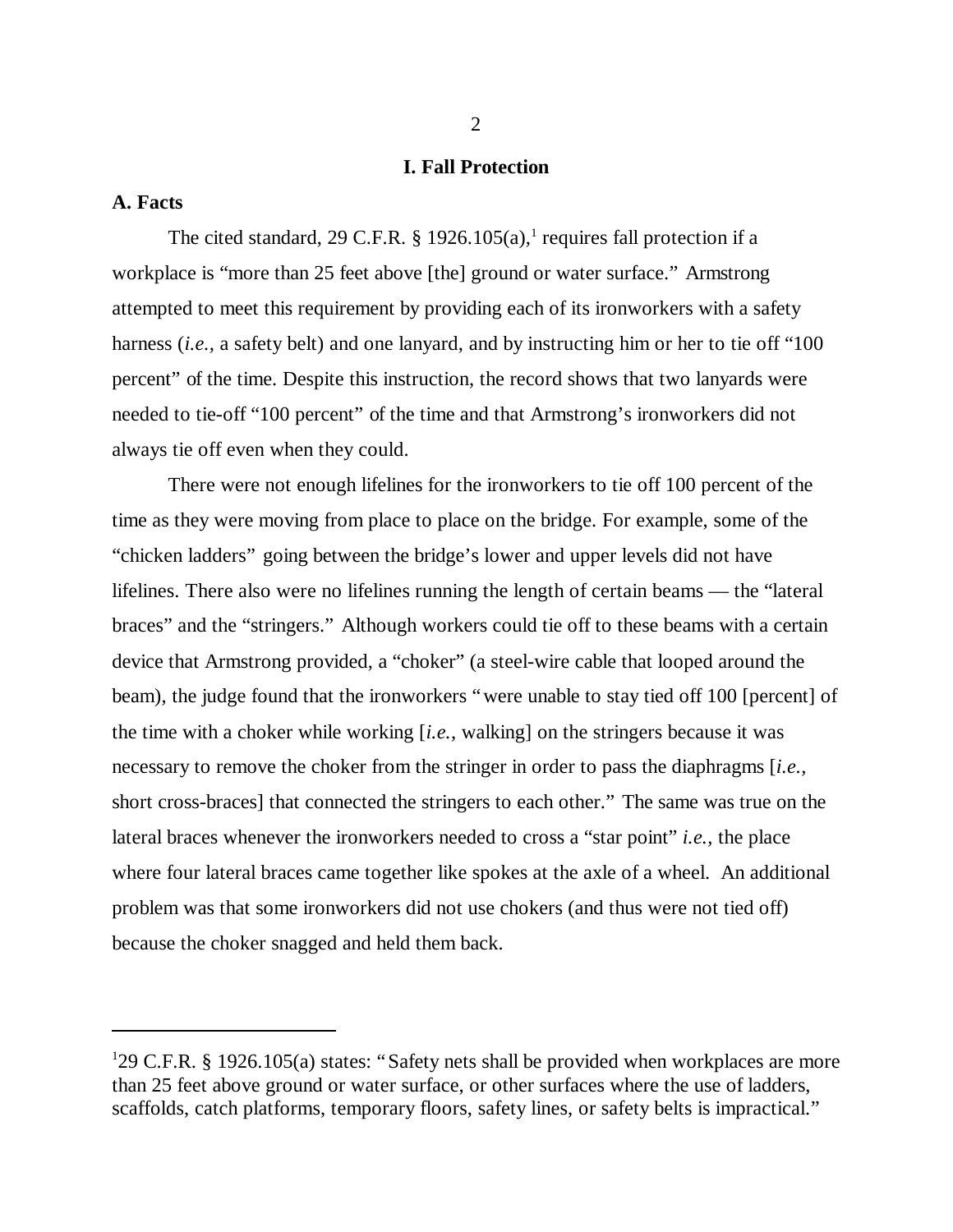In addition to this absence of lifelines, there were deficiencies in the lifelines that Armstrong had installed. One deficiency was that some of the "stanchions" — posts that Armstrong used to support its lifelines were not designed to allow an ironworker walking past to keep his or her lanyard tied onto the lifeline. There also were 3-foot gaps between the lifelines in a number of locations on the bridge. The ironworkers needed to untie and retie at these 3-foot gaps, just as they needed to do at the poorly designed stanchions. During this procedure, they were exposed to risks of falling. If Armstrong had supplied the ironworkers with two lanyards each, they could have remained tied off to one stretch of lifeline while tying onto the next stretch.

After the fatality, Armstrong gave all the ironworkers two lanyards. Armstrong also installed lifelines on the beams that lacked them (the stringers and lateral braces) and made sure there were lifelines on all chicken ladders. As a result, the ironworkers were able to stay tied off 100 percent of the time.

## **B. Discussion**

In general, to establish a violation of a standard, the Secretary must establish its applicability, the employer's noncompliance with it, employee access to the noncomplying condition, and the employer's knowledge of the violation. *E.g., Rockwell Int'l Corp.,* 17 BNA OSHC 1801, 1806, 1995-97 CCH OSHD ¶ 31,150, p. 43,535 (No. 93-228, 1996). Armstrong agrees that § 1926.105(a) applies and essentially admits that its fall protection system was deficient in the manner alleged. It is also clear Armstrong knew of the deficiencies. $2$ 

To establish a violation of § 1926.105(a) for failing to require a listed fall protection device other than a safety net, the Secretary must also show that the device

<sup>&</sup>lt;sup>2</sup>The record establishes that Armstrong's supervisors knew ironworkers frequently failed to tie off. In fact, John Perrine told the OSHA compliance officer that 100 percent tie off was impossible to maintain with only one lanyard per employee and the deficient system of lifelines. Guy Hill, Armstrong's other foreman on the project, testified to the same thing.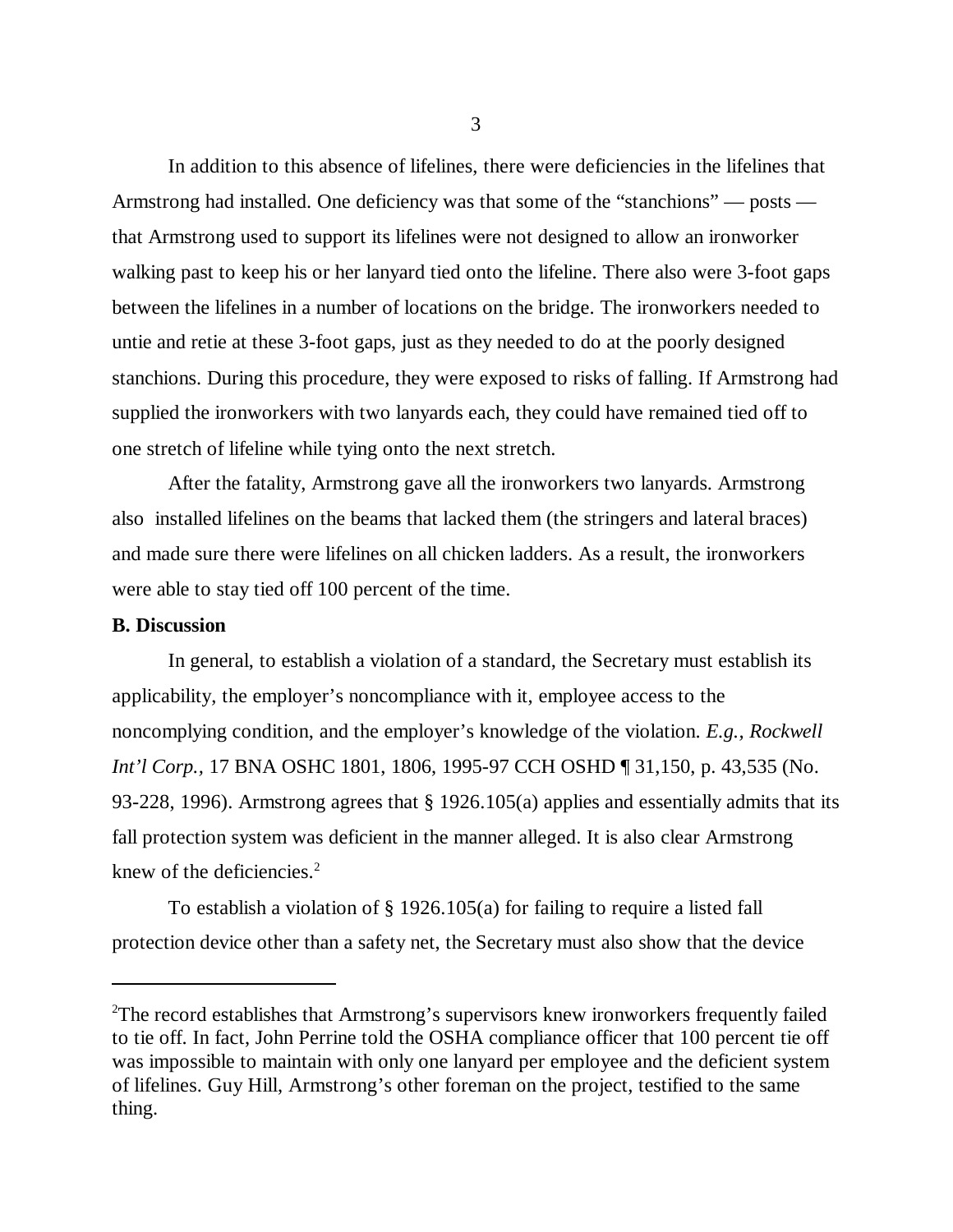was practical in the cited employer's circumstances. *Century Steel Erectors, Inc., v.* Secretary, 888 F.2d 1399, 1402, 1405 (D.C. Cir. 1989).<sup>3</sup> Practicality is determined based on evidence showing where and how the specific fall protection device could have been used, and may be rebutted by evidence that it was impractical, in light of industry custom and practice. *Falcon Steel Co.,* 16 BNA OSHC 1179, 1189-90, 1993-95 CCH OSHD ¶ 30,059, pp. 41,338-39 (No. 89-2883, 1993).

Here, the Secretary has met her burden. Armstrong does not dispute that providing two lanyards per ironworker and installing a complete system of lifelines was practical; indeed, Armstrong accomplished these things after the fatality. *Cf. Andrew Catapano Enterp.,* 17 BNA OSHC 1776, 1785, 1995-97 CCH OSHD ¶ 31,180, p. 43,612 (No. 90-50, 1996) (employer's abatement efforts demonstrates technological feasibility). Nor does Armstrong argue that its industry viewed these measures as impractical. Indeed, the only evidence pertinent to industry practice in the record was the ironworkers' testimony that their union trained them to use two lanyards to ensure 100 percent protection.

In its defense, Armstrong contends that it complied with the cited regulation by providing adequate fall protection for a "substantial portion of the workday," and that a single lanyard system is permissible where employees can hold on to a lifeline while repositioning their lanyards. We do not agree. First, as the court in *American Bridge/Lashcon v. Secretary,* 70 F.3d 131, 134 (D.C. Cir. 1995), makes clear, the issue of whether employees were protected for a substantial portion of the workday is only relevant where the employees are temporarily unable to tie-off because of "unexpected or unusual circumstances" and the Secretary claims that the employer should have used alternative fall protection in addition to the safety belts. *See also Falcon,* 16 BNA OSHC at 1191-92, 1993-95 CCH OSHD at pp. 41,340-41. Those circumstances clearly were not

<sup>3</sup>Commission precedent regarding the application of 29 C.F.R. § 1926.105(a) derives from that of the District of Columbia Circuit, to which any employer may appeal our decisions.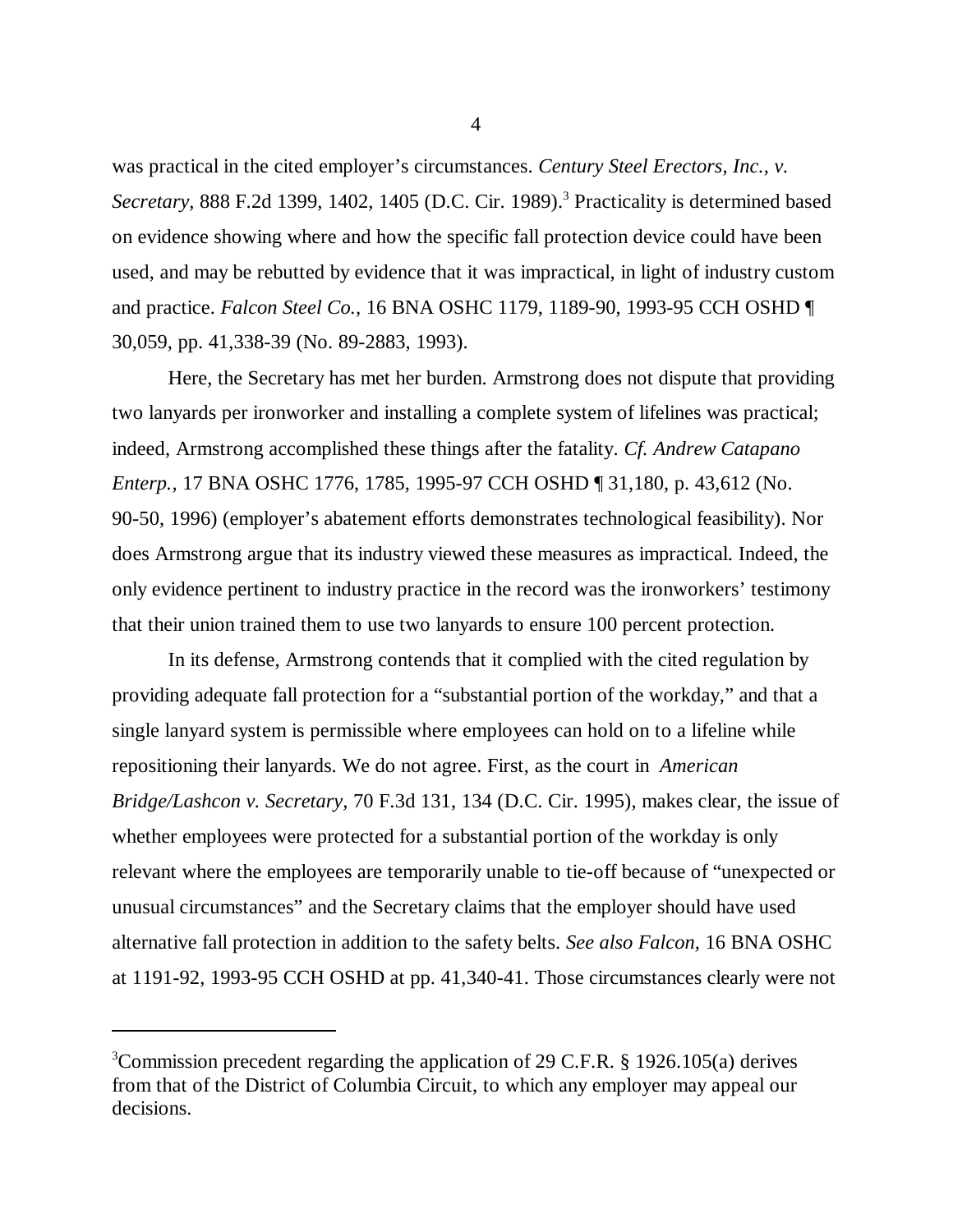present here. Armstrong's post-fatality abatement establishes that safety belts were practical for 100 percent of the workday. *See also Interstate Erectors, Inc.*, 74 F.3d 223, 227 (10th Cir. 1996)(the "substantial portion of the workday" test "does not provide a shield to an employer who fails to use fall protection devices when such devices are, in fact, practical, even if employees are protected most of the day").

We also reject Armstrong's contention that a single-lanyard fall protection system is adequate where employees can hold onto a lifeline while repositioning their lanyards. As the Commission stated in *American Bridge/Lashcon*, 16 BNA OSHC 1867, 1868-69, 1993-95 CCH OSHD ¶ 30,484, pp. 42,105-06 (No. 91-633, 1994) (quoting *Brock v. L.R. Willson & Sons*, 773 F.2d 1377, 1384 (D.C. Cir. 1985)), *aff'd*, 70 F.3d 131 (D.C. Cir. 1995), § 1926.105(a) is not "satisfied simply by the use of one of the devices listed in that section without regard to whether such use provides adequate fall protection to the employees." In affirming the Commission decision, the D.C. Circuit noted that a cable provides no protection to "a worker who tripped or was hit by a falling object and was unable to grab the cable." 70 F.3d at 135. Therefore, a lifeline cannot be considered adequate fall protection if the employee is not tied off to it. Holding on is not adequate fall protection.

Armstrong's final defense is the affirmative defense of unpreventable employee misconduct. To establish this defense, an employer must prove: (1) that it has established work rules designed to prevent the violation, (2) that it has adequately communicated these rules to its employees, (3) that it has taken steps to discover violations, and (4) that it has effectively enforced the rules when violations are discovered. *E.g., Precast Services, Inc.*, 17 BNA OSHC 1454, 1455, 1995 CCH OSHD ¶ 30,910, p. 43,034 (No. 93-2971, 1995), *aff'd without published opinion*, 106 F.3d 401 (6th Cir. 1997).

We find that Armstrong has failed to make out this defense. Armstrong argues that it effectively communicated and enforced its safety rule requiring its ironworkers to tie off 100 percent of the time, but the evidence shows that Armstrong did not instruct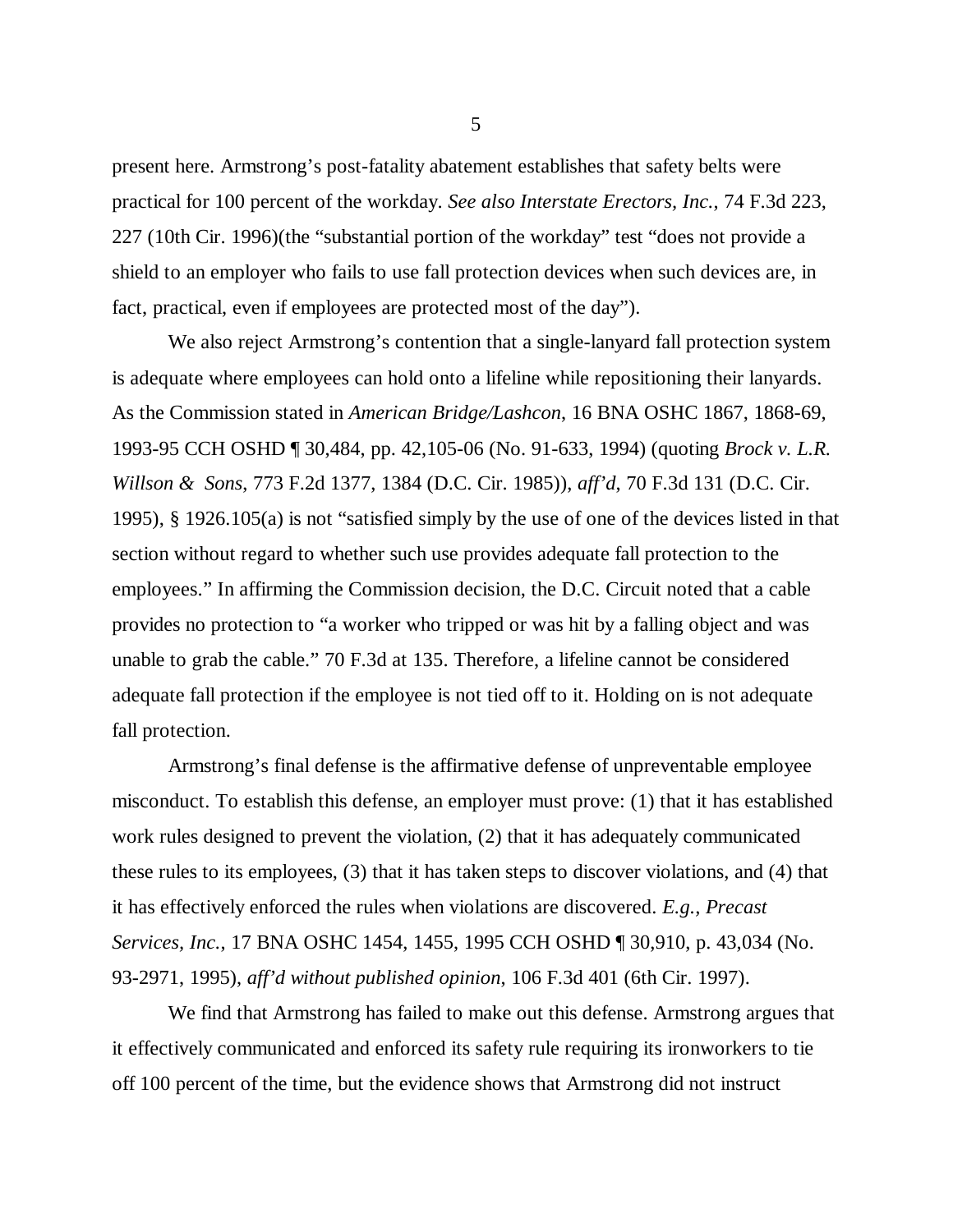employees to use the two lanyards they would need to comply with this rule. Nor did it distribute two lanyards to each employee.<sup>4</sup> The record also shows that Armstrong's supervisors knew the ironworkers could not tie off 100 percent of the time because they did not have two lanyards or enough lifelines. There is also evidence that Armstrong's supervisors themselves violated the rule requiring 100 per cent protection. Particularly significant in this regard is a photographic exhibit depicting a number of Armstrong employees, including a supervisor, at the top of the bridge, without fall protection. We therefore reject Armstrong's unpreventable employee misconduct defense and affirm the violation.

## **C. Repeated Classification**

A violation is repeated under section 17(a) of the Act, 29 U.S.C. § 661(a), if, at the time it occurred, there was a final order for a substantially similar violation. *Potlatch Corp.,* 7 BNA OSHC 1061, 1063, 1979 CCH OSHD ¶ 23,294, p. 28,171 (No. 16183, 1979). The Secretary may establish a prima facie case of substantial similarity by showing that the prior and present violations are for failure to comply with the same standard. *Id.* This prima facie showing of substantial similarity may be rebutted by evidence of disparate conditions and hazards associated with these violations of the same standard. *Id.*

Judge Frye affirmed the Secretary's repeated classification here on the basis of a prior final order affirming a serious violation of § 1926.105(a) in late 1993 at a project in Ohio. *Armstrong Steel Erectors, Inc.,* 17 BNA OSHC 1023, 1993-95 CCH OSHD ¶

<sup>4</sup>Armstrong's claim that the ironworkers should have taken a second lanyard from the onsite supply trailer does not eliminate the requirements to instruct and supply. "Responsibility under the Act for ensuring that employees do not put themselves into any unsafe position rests ultimately upon each employer, not the employees, and employers may not shift their responsibility onto their employees." *V.I.P. Structures, Inc.*, 16 BNA OSHC 1873, 1875, 1993-95 CCH OSHD ¶ 30,485, p. 42,110 (No. 91-1167, 1994). We therefore reject Armstrong's attempt to shift the responsibility for its own noncompliance onto its employees.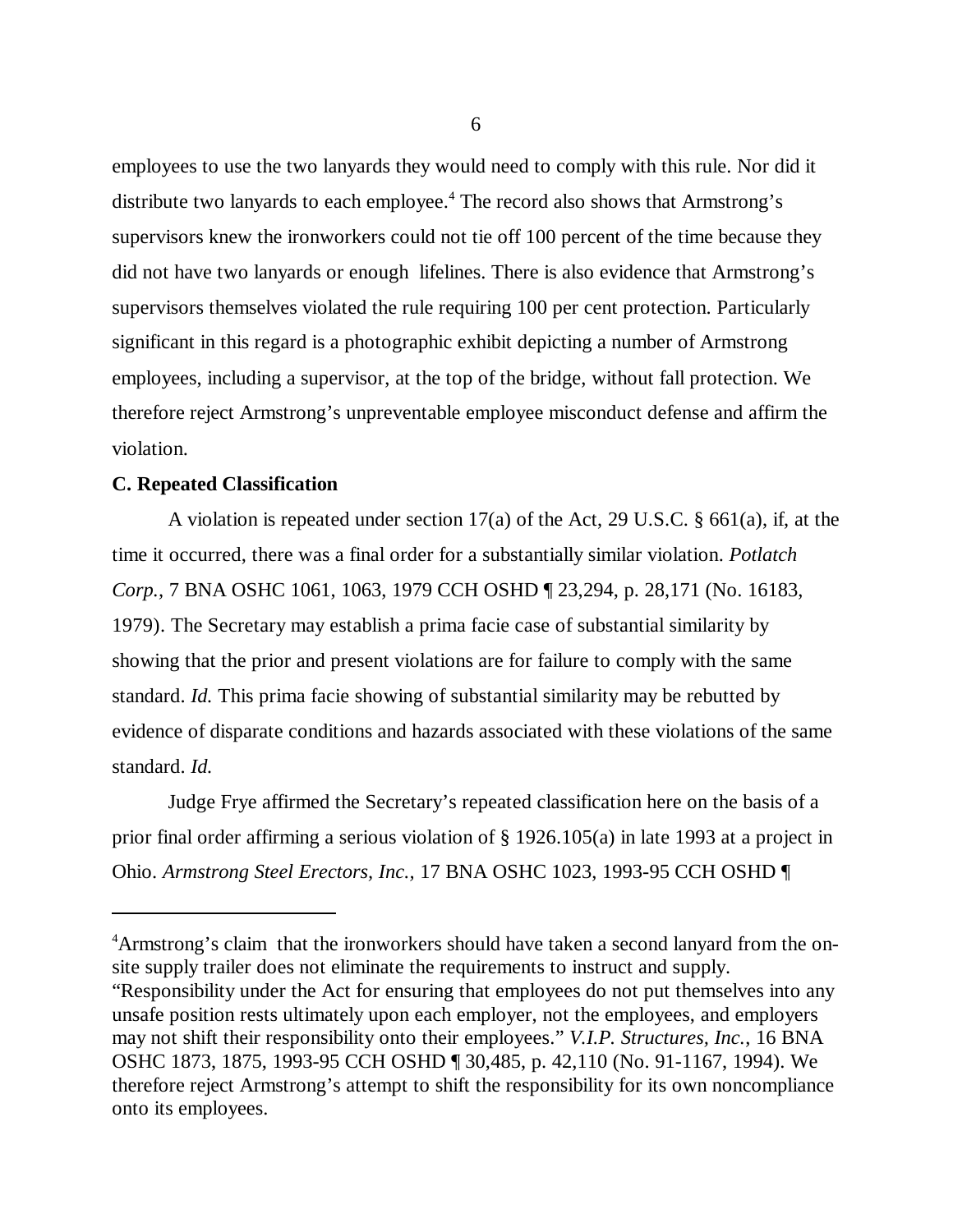30,609 (No. 93-2691, 1994) (judge's decision), *aff'd per curiam without published opinion*, 72 F.3d 919 (D.C. Cir. 1996). In that case, Armstrong's employees were walking and working at heights above 25 feet without tied-off safety belts. Judge Frye found that the Ohio project involved hazards and conditions substantially similar to those involved here, on Armstrong's West Virginia project, because both projects involved Armstrong's failure to provide lifelines to which employees could tie off while moving around.

Armstrong's contentions that the violative conditions on the Ohio project were substantially different from those on the West Virginia project, and that the hazards at the two projects were "not the same" are unavailing. The violative condition on both projects consisted of missing lifelines — the Ohio project entirely lacked lifelines, while the West Virginia project lacked lifelines on some chicken ladders and some beams. In any event, the substantial similarity of a hazard turns on the nature of the hazard. *See Stone Container Corp.,* 14 BNA OSHC 1757, 1762, 1987-90 CCH OSHD ¶ 29,064, p. 38,819 (No. 88-310, 1990). Armstrong's characterization of the hazard on the Ohio project — "falling off while walking along a beam" — applies equally to the West Virginia project. Moreover, the fall hazards on both Armstrong projects exposed employees to the risk of falling more than 25 feet. We therefore find that the two violations were substantially similar, and we affirm the Secretary's classification of the violation here as repeated.

## **D. Penalty**

The Secretary proposed and Judge Frye assessed a penalty of \$30,000. The compliance officer testified that the gravity of the violation was high. He did not give Armstrong any credit for good faith, nor did he consider that Armstrong deserved a penalty reduction in view of its history of prior violations. However, he gave Armstrong credit as a small employer (50-75 employees).

Armstrong argues on review that it deserves credit for good faith here because, after the prior citation (relating to the Ohio project), it began installing lifelines for ironworkers to tie off to as they walked around on the beams. In general, prior efforts to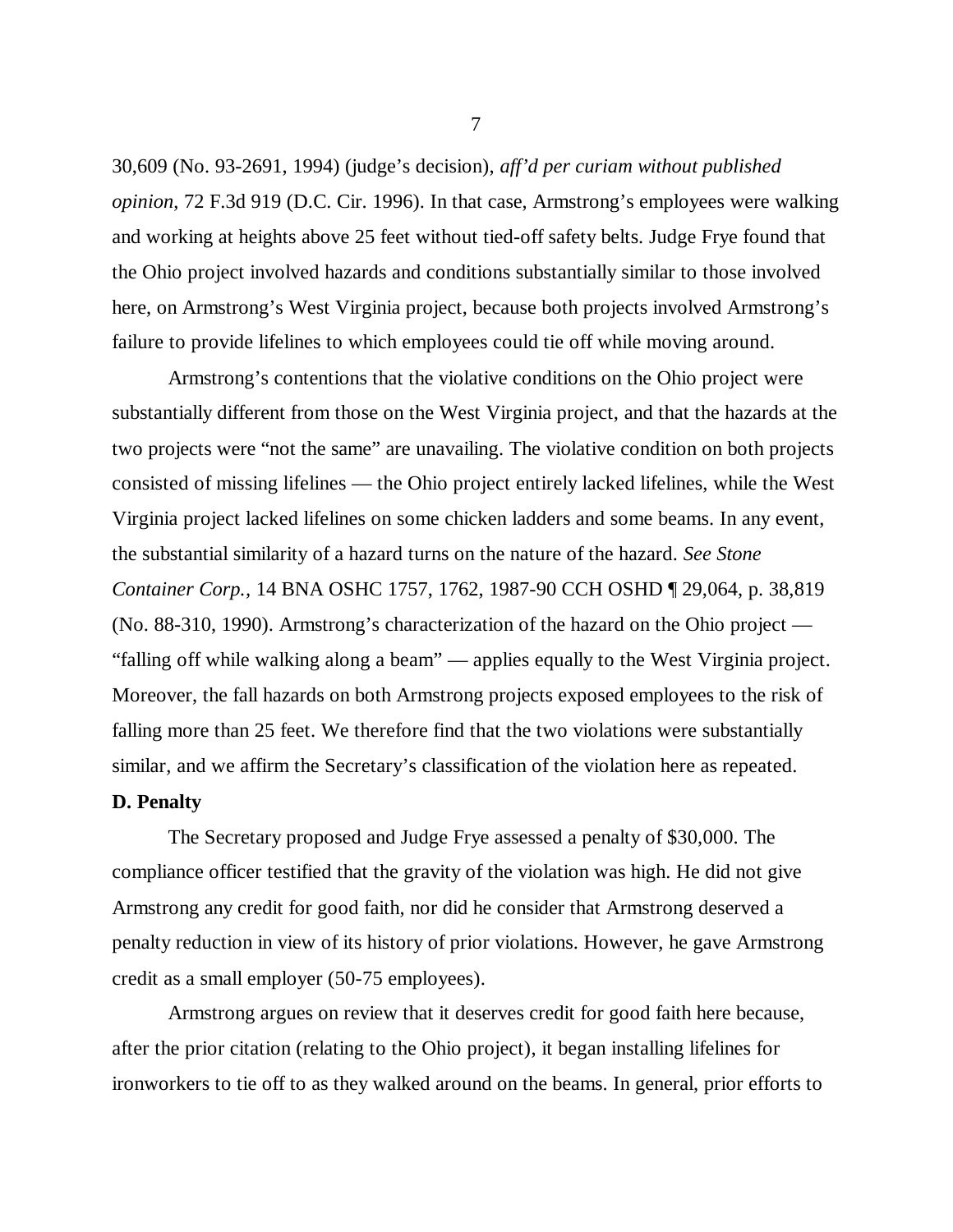comply can be relevant to the penalty assessment for a repeated violation. *See Potlatch,* 7 BNA OSHC at 1064. However, here, Armstrong knowingly failed to provide sufficient lanyards and to install a complete system of lifelines needed for adequate fall protection. We therefore find that Armstrong did not demonstrate sufficient good faith to warrant a reduction in the penalty amount.

Armstrong also argues that the gravity of this fall protection violation was not high because ironworkers were exposed to falling for only brief, three-second intervals as they untied and retied their lanyards to lifelines. We disagree, however, because of the ladders and beams that lacked lifelines altogether. We therefore affirm the judge's assessment of \$30,000.

## **II. Frequent and Regular Inspections by a Competent Person**

## **A. Facts**

The cited standard, 29 C.F.R. § 1926.20(b)(2),<sup>5</sup> requires "frequent and regular inspections of the job sites, materials, and equipment to be made by competent persons designated by the employers." Here, the record shows that until September 23, 1996,

## $529$  C.F.R. § 1926.20(b) states the following:

*Accident prevention responsibilities.* (1) It shall be the responsibility of the employer to initiate and maintain such programs as may be necessary to comply with this part.

(2) Such programs shall provide for frequent and regular inspections of the job sites, materials, and equipment to be made by competent persons designated by the employers.

Section 1926.32(f) defines "competent person" as follows:

*Competent person* means one who is capable of identifying existing and predictable hazards in the surroundings or working conditions which are unsanitary, hazardous, or dangerous to employees, and who has authorization to take prompt corrective measures to eliminate them.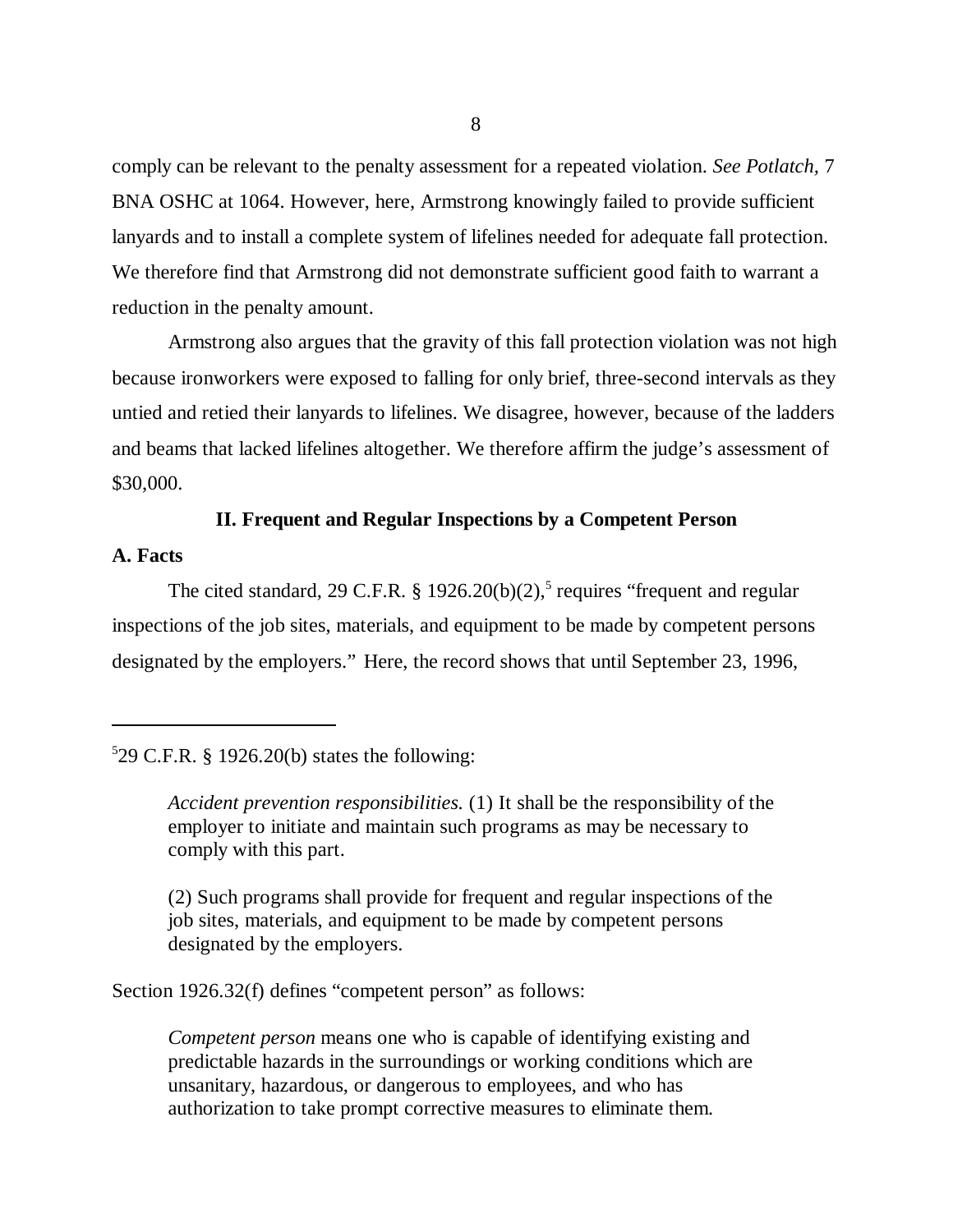approximately two weeks before the fatality occurred, Armstrong's designated competent person for this project was Charles Blake, its project superintendent. He made daily project safety inspections. However, when he left to move to another project, Armstrong did not formally designate anyone to succeed him as the competent person for the project. Blake testified that prior to his departure he spoke with foreman John Perrine and asked him whether he felt "qualified to take the job over." Blake also testified that he believed Perrine "had a lot of experience," "knew the policies," and knew how to "work safely." There is no evidence, however, that Blake told Perrine that he was being designated as the project's competent person or that he should make daily project safety inspections.

The fact that Perrine was not formally designated as Armstrong's competent person is confirmed by Perrine's testimony and by his statements to the compliance officer during the inspection. Perrine told the compliance officer that he was *not* the designated competent person required to make the daily project safety inspections. He testified that he was "never really designated as the job safety person." He also testified that, after Blake left, no one was designated to be in charge of safety — "[n]ot designated as such as a safety person." In addition, Perrine testified that Blake did not instruct him to conduct formal, daily project safety inspections. According to Perrine, he only had "a general understanding of what [he] would have to do" as the person in charge of the project, *i.e.,* "mostly taking care of the time and the hours, overseeing safety meetings and keeping an eye on the general safety on the job." 6

The record also indicates that Perrine did not assume all of Blake's duties after Blake's departure. In particular, the compliance officer testified that Perrine told him during the inspection that, after taking over from Blake, he was not actually conducting daily safety inspections. Of course, as raising gang foreman, Perrine had been inspecting

<sup>6</sup>Perrine testified and also told the compliance officer during the inspection that he was only superficially familiar with Armstrong's written safety program and almost entirely unfamiliar with the graduated-response steps and details of its disciplinary program.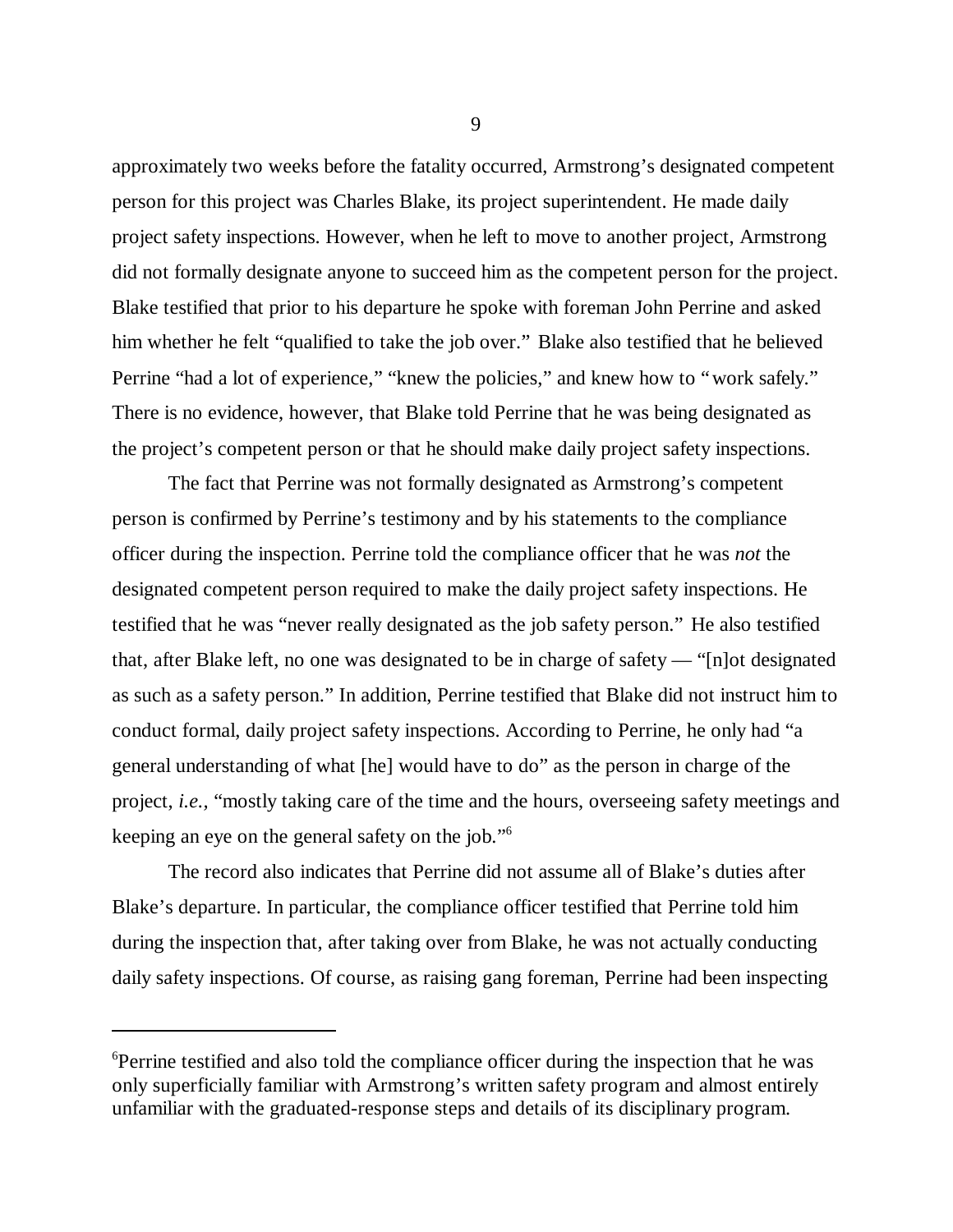his gang's work all along, which he continued after Blake's departure. Perrine testified, however, that he usually stayed on the barge deck or on the ground; he did not generally go up on the bridge truss.<sup>7</sup>

The general contractor, C.J. Mahan Construction Company, had its own designated competent person, Gary Phillips, its project superintendent. He made daily site inspections and observed that Armstrong was relying on lifelines and safety belts with lanyards. He further testified, "I would look for tie offs." However, he also testified that he "couldn't see" Armstrong's ironworkers "all the time" and "could not always see what [foreman Perrine's raising gang] was doing" because their work progressed much faster than that of foreman Hill's bolt-up crew. The compliance officer testified, "[f]rom what I understand[,] [Phillips] did not physically go up on the bridge."

## **B. Discussion**

Armstrong contends that both its employee Perrine, and Phillips, the general contractor's project superintendent, performed the duties of a competent person. We disagree. Although Perrine may have had some of the attributes of a competent person as defined by section 1926.32(f), the judge found, and the record shows, that Perrine was

- Q. Did you ever have any or do any inspections of your work your site?
- A. I have checked[,] yes.
- Q. When did you check it?

<sup>7</sup>On review, Armstrong claims that its other foreman, "Guy Hill[,] specifically stated he would 'check the worksite every day.'" This is a misquote, however. Hill's testimony was as follows:

A. The biggest part of the time every day. I walked by to see if something is wrong.

As Judge Frye found, this testimony does not establish that Hill inspected the whole truss worksite as if he were a designated competent person. As foreman of the bolt-up crew, he needed to inspect the fall protection equipment that his crew relied on, including the lifelines and stanchions, and when he continued making these inspections after Blake left the project, he was only carrying out his regular duties as a foreman.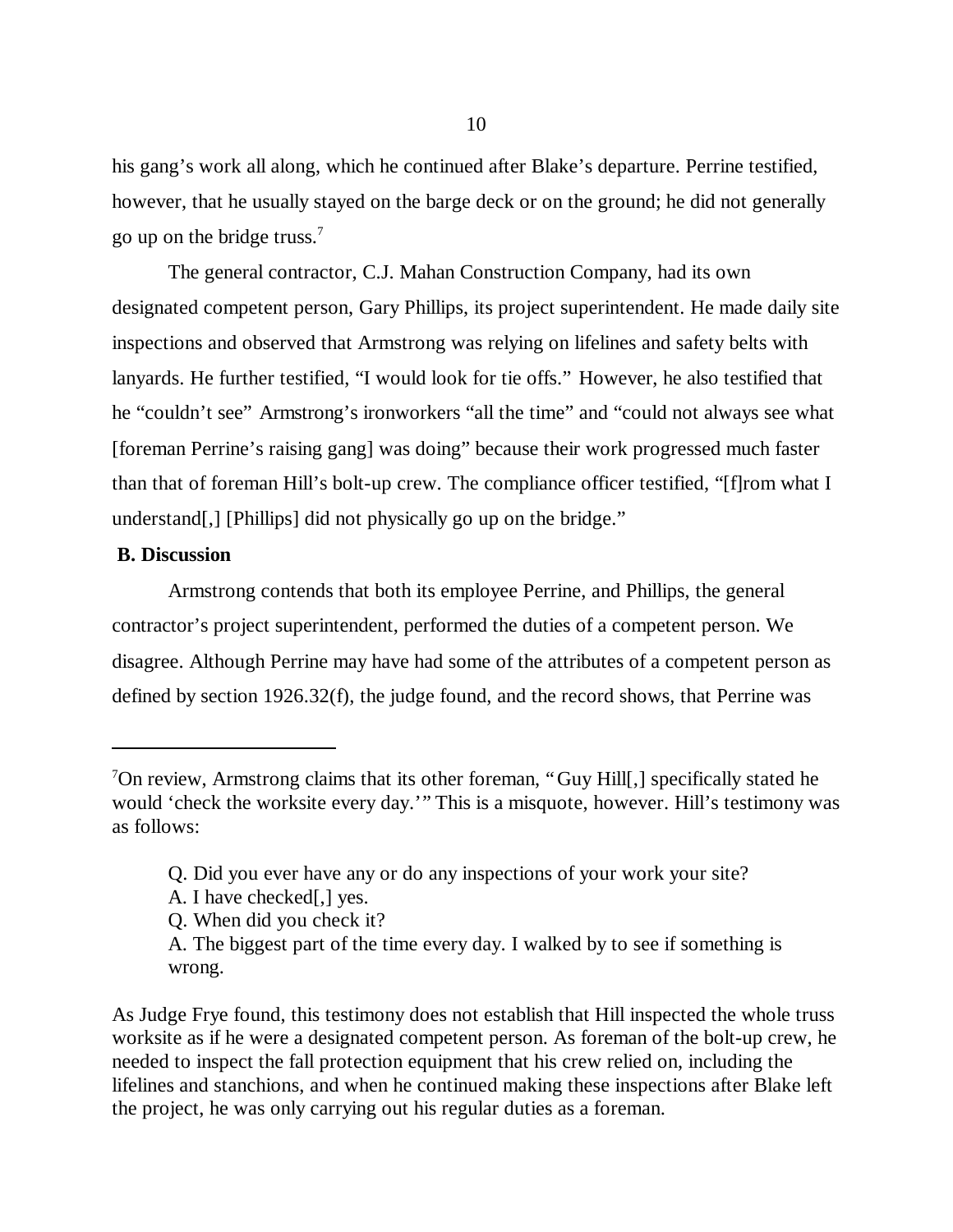not actually designated as Armstrong's competent person and did not make the frequent and regular safety inspections of the entire worksite that Blake had made and that the regulation requires.

Armstrong argues that it may, alternatively, rely on Phillips. The standard states, however, that employers must designate a competent person who has the ability to identify "existing and predictable hazards" and "the authorization to take prompt corrective measures to eliminate them." Such competent persons must make "frequent and regular" inspections. The record here simply does not support a finding that Phillips had either the ability or the authority to address the hazards Armstrong's ironworkers were exposed to, or for that matter, that Armstrong had ascertained whether Phillips was a competent person<sup>8</sup> or that he was making frequent and regular inspections of job sites.

Nor does the record show that Armstrong had "designated" Phillips to be its competent person. The contract between Mahan and Armstrong states that Armstrong is responsible for complying with federal safety requirements and shall have a "competent representative at the Project at all times it has employees present . . . ." In apparent compliance with this contract, Armstrong designated Blake to be its competent person, who carried out his responsibilities by making daily safety inspections until he moved to a different project. The record, therefore, establishes that Armstrong had its own competent person and did not rely on Mahan. Moreover, nothing in the record indicates that Blake asked Phillips to assume his inspection duties when he left or that Phillips assumed them.

The need for each employer to designate a competent person is underscored by the facts of this case. Before he left the worksite, Blake made overtures to Perrine about assuming certain safety responsibilities on the site, but Perrine did not consider that he

<sup>8</sup>The record contains no evidence that Phillips was familiar with Armstrong's safety program, that he knew what to look for, or even knew how adequate fall protection could be achieved.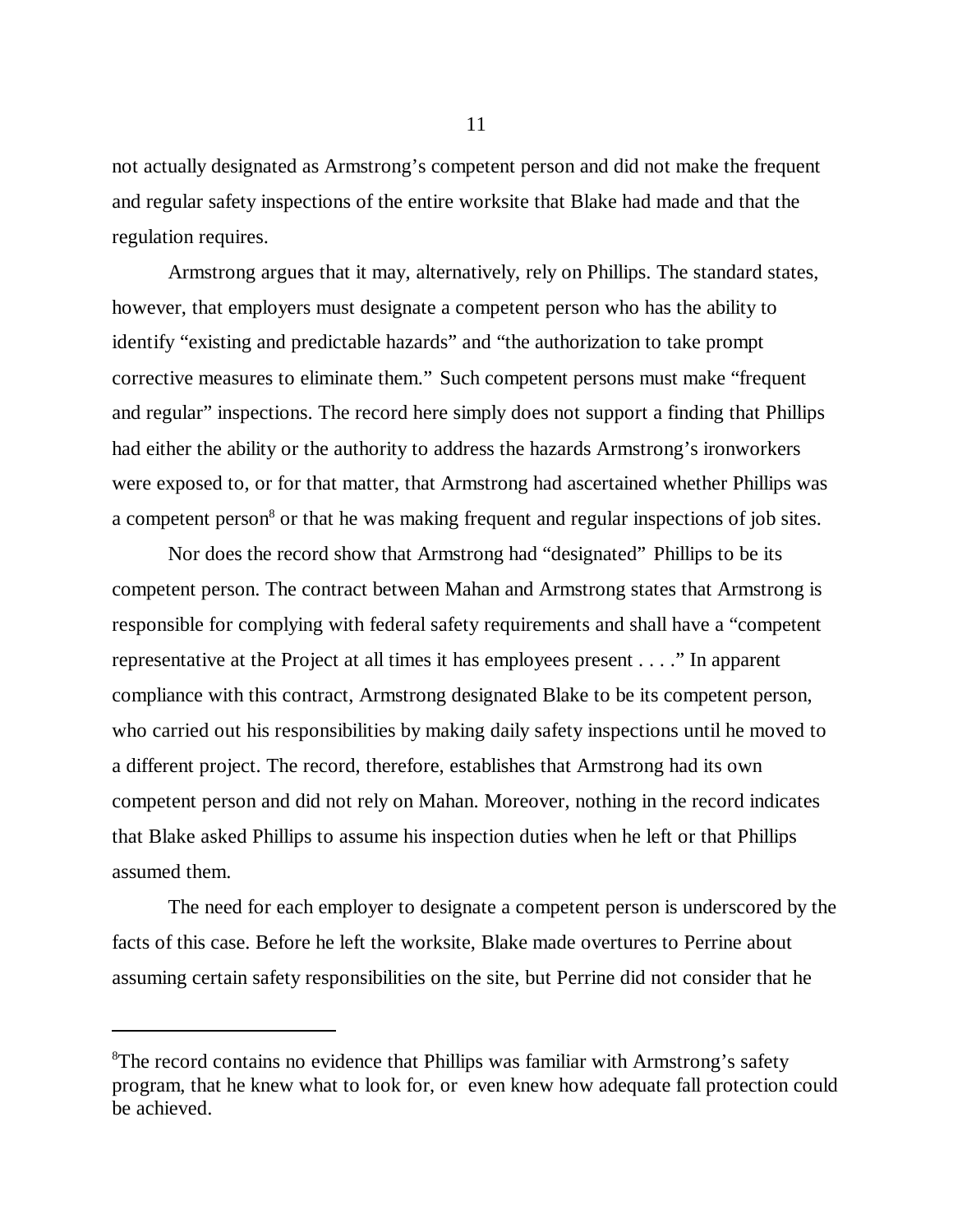had been designated a competent person, nor did he carry out regular and frequent inspections after Blake left. Similarly, neither Mahan nor Armstrong ever indicated to Phillips, Mahan's designated competent person, that he was to assume Blake's responsibilities and, apparently, he did not do so. Clearly this falls short of the requirements of the standard and, accordingly, we affirm the judge's decision.

## **C. Classification and Penalty**

Judge Frye upheld the Secretary's serious classification for this violation and assessed the proposed penalty of \$3,000. Armstrong does not take issue with this classification and penalty. Therefore, we affirm the judge's assessment.

## **Order**

We affirm the judge's decision finding that Armstrong violated section 1926.105(a) and we assess a penalty of \$30,000. We affirm the judge's decision finding that Armstrong violated section 1926.20(b)(2) and we assess a penalty of \$3,000.

 $\langle s \rangle$ 

Stuart E. Weisberg Chairman

 $\langle s \rangle$ 

Thomasina V. Rogers

Date: February 12, 1999 Commissioner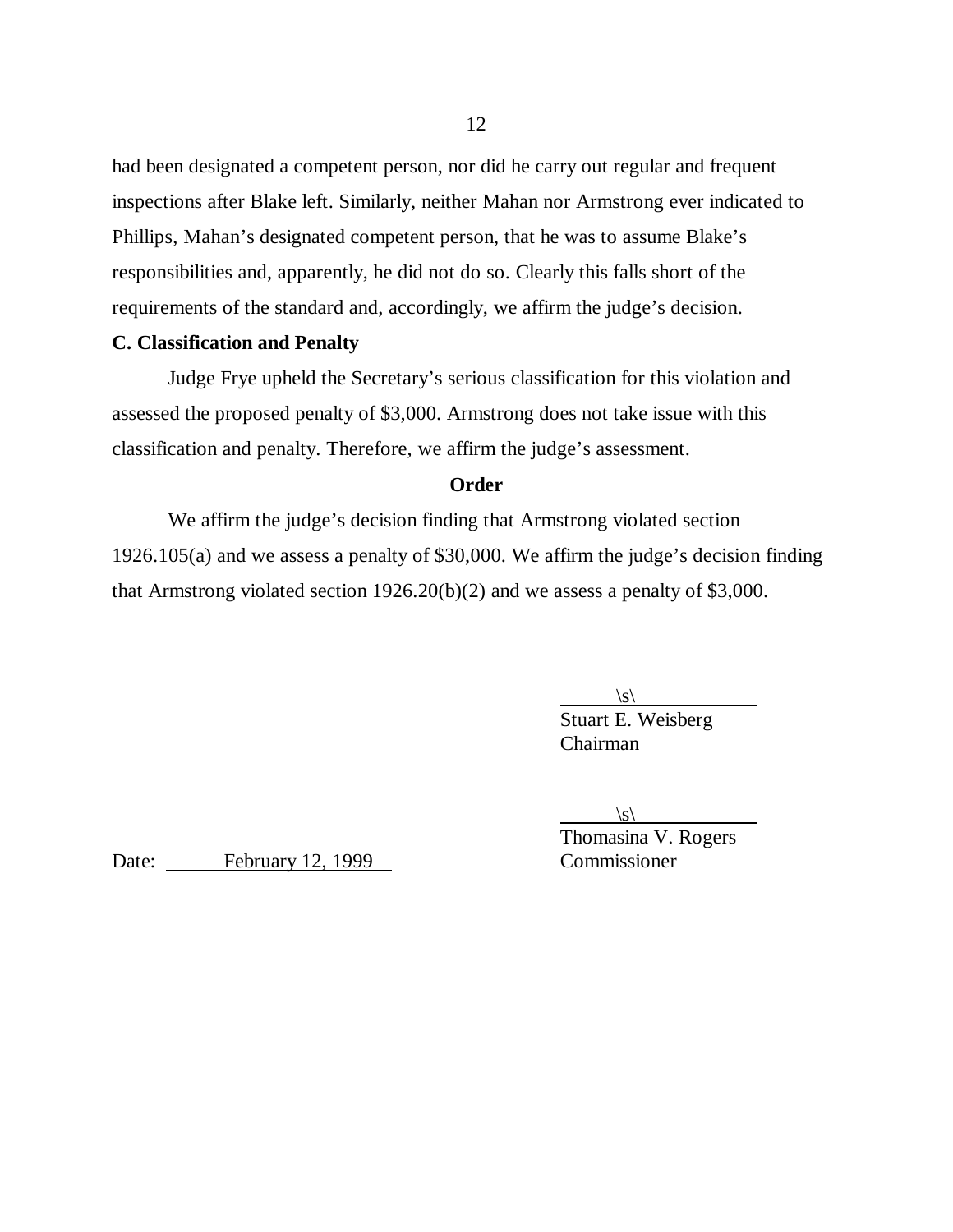#### UNITED STATES OF AMERICA OCCUPATIONAL SAFETY AND HEALTH REVIEW COMMISSION

SECRETARY OF LABOR Complainant

v. Docket Nr. 97-0250

### ARMSTRONG STEEL ERECTORS, INC.,

Armstrong

Appearances For Complainant: For Respondent:

J. Davitt McAteer, Esq. Roger L. Sabo, Esq.

Acting Solicitor Corey V. Crognale, Esq. Schottenstein, Zox & Dunn

 Deborah Pierce-Shields, Esq. Columbus, OH Regional Solicitor

 Richard T. Buchanan, Esq. Attorney U.S. Department of Labor Philadelphia, PA Before JOHN H FRYE, III, Judge

#### **DECISION AND ORDER**

#### I. Findings of Fact

Background

Armstrong Steel Erectors, Inc. ("Armstrong") is a corporation engaged in steel erection and bridge construction. (Answer, ¶ 2; Tr. 475.) At all relevant times, Armstrong was the steel erection subcontractor for the construction of a truss type bridge that spanned the Kanawha River in Chelyan, West Virginia. (Answer, ¶ 2; Tr. 16, 380-81; GX 3, pp. 1-3.) Following the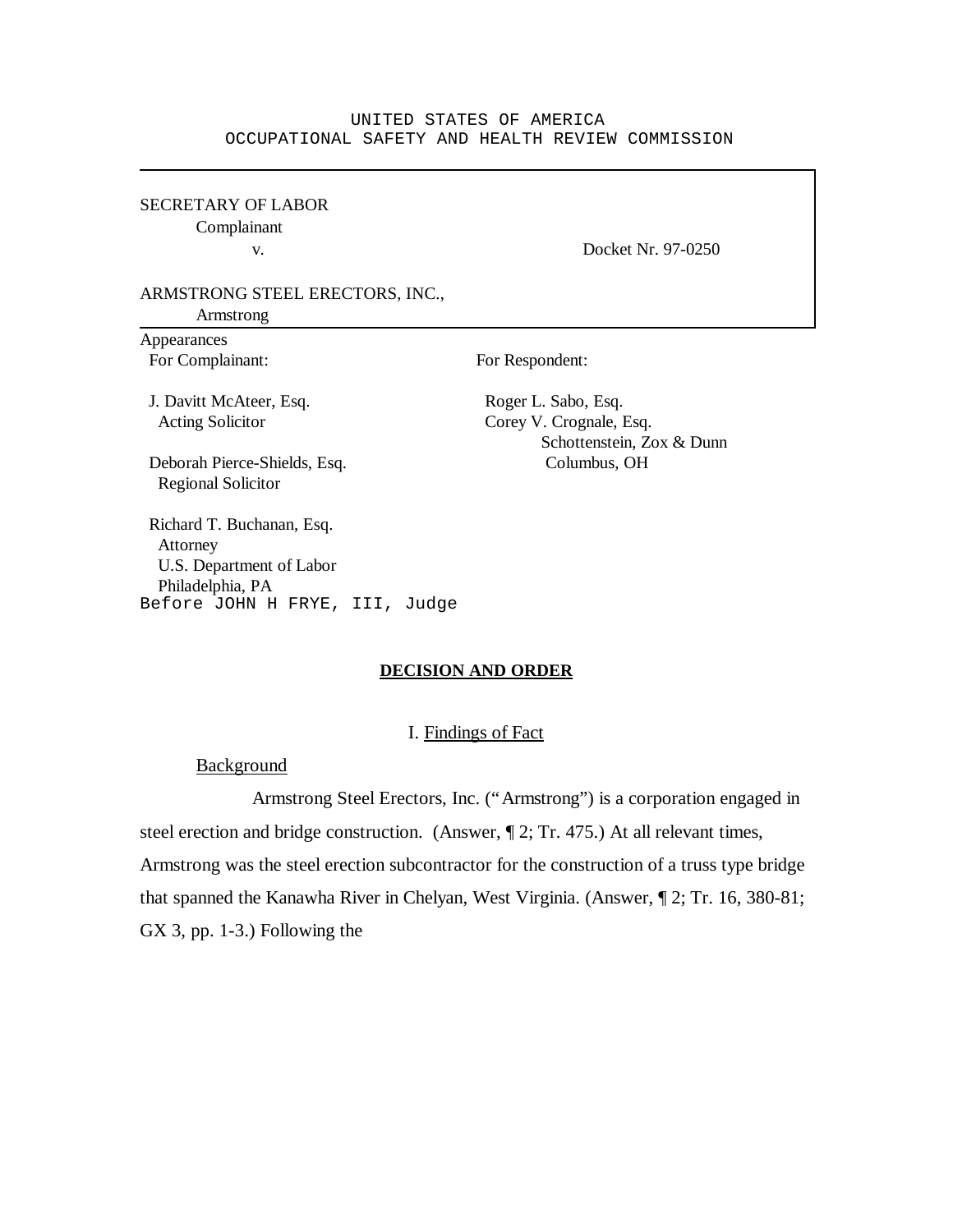accidental death of an Armstrong employee on October 8, the Secretary inspected this construction site from October 9 to November 14, 1996. As a result of this inspection, OSHA issued two Citations and a Notification of Penalty to Armstrong on January 13, 1997. (Complaint, Ex. A; Answer, ¶ 7.) At the time of inspection, Armstrong had between fifty and seventy-five employees.<sup>1</sup> (Tr. 213.) It utilized tools, equipment, materials, goods and supplies which originated in whole or in part from locations outside the State of West Virginia. (Answer, ¶ 5.)

#### The Work performed by Armstrong

Armstrong was charged with constructing the truss portion of the bridge. This consisted of an upper level and a lower level. The lower level, often referred to as the "bridge deck," consisted of certain beams, known as "stringers," designed to support the road deck (Tr. 514; GX 2, p.2) Walkways known as catwalks ran lengthwise along the bridge. (Tr. 26, 145; GX 2, p. 2.)

The upper level of the truss was approximately forty feet above the lower level. (Tr. 145.) The upper level consisted of box beams running lengthwise along the outside, known as chords. (Tr. 17; GX 2, pp. 1, 3.) The top chords were approximately three feet wide. (Tr. 143.) Box beams, approximately fourteen inches wide, ran diagonally on the top level, connecting the top chords. (Tr. 17-18, 143; GX 2, p. 1, 3.)

<sup>1</sup> Armstrong's employees at the worksite were mostly ironworkers hired out of a union hall, primarily Charleston Local 301. (Tr. 15-16, 63, 84-85, 132-33, 161-62, 285, 492.)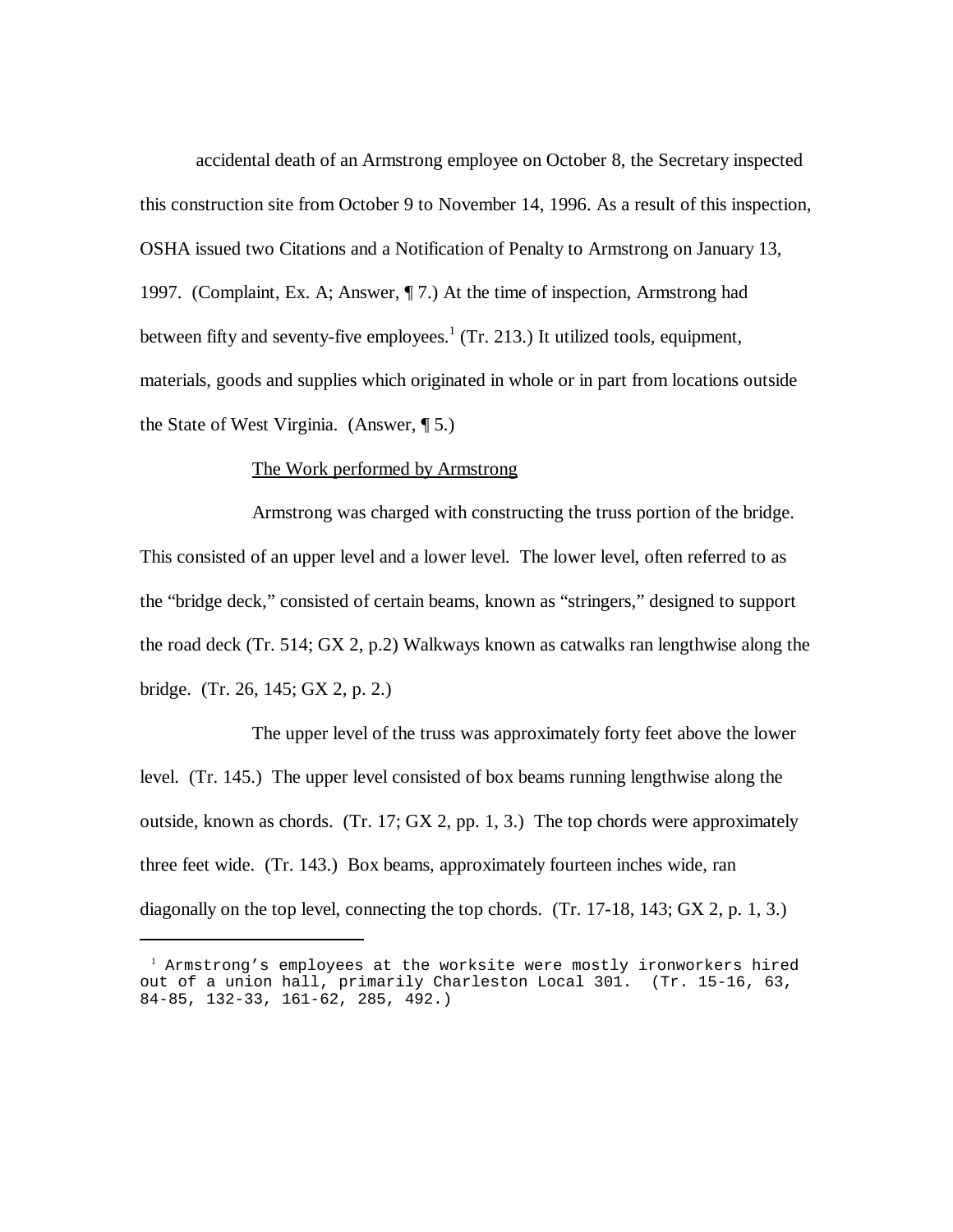These were called top lateral braces. (Tr. 17.) Wind braces connected the top chords on the top level at each end of the truss portion of the bridge. (Tr. 137; GX 2, pp. 1, 5.)

Diagonal box beams connected the top chords to the bottom chords. (Tr. 19; GX 2, pp. 1, 2, 5.) On some of these diagonals, ladders known as chicken ladders had been installed that enabled employees to move from one level to the other. (Tr. 19; GX 2, p. 5.)

In constructing the truss span at the work site, Armstrong's employees regularly worked at heights well in excess of twenty-five feet above the ground or river below. (Tr. 68, 86, 112, 145, 238.)

## Armstrong's Fall Protection Equipment and Practices at the Site Armstrong had in place at the work site a fall protection system consisting of static

lines supported and guided by stanchions that were installed on certain structural members of the bridge, retractable lines installed on certain chicken ladders, and 3/8" chokers, or wire cables with loops in both ends.<sup>2</sup> (Tr. 25, 28-29, 43, 226, 274.) There were no safety nets in use at the work site. (Tr. 23, 90, 135, 164.) Armstrong gave employees a full body harness and one safety lanyard when they began work at the site. (Tr. 22-23, 134, 163, 535.) The lanyards were six feet in length. (Tr. 80.)

 $2$  The choker was to be wrapped around a structural member and the employee's lanyard hooked to it. The choker then followed the employee as he moved along the structural member.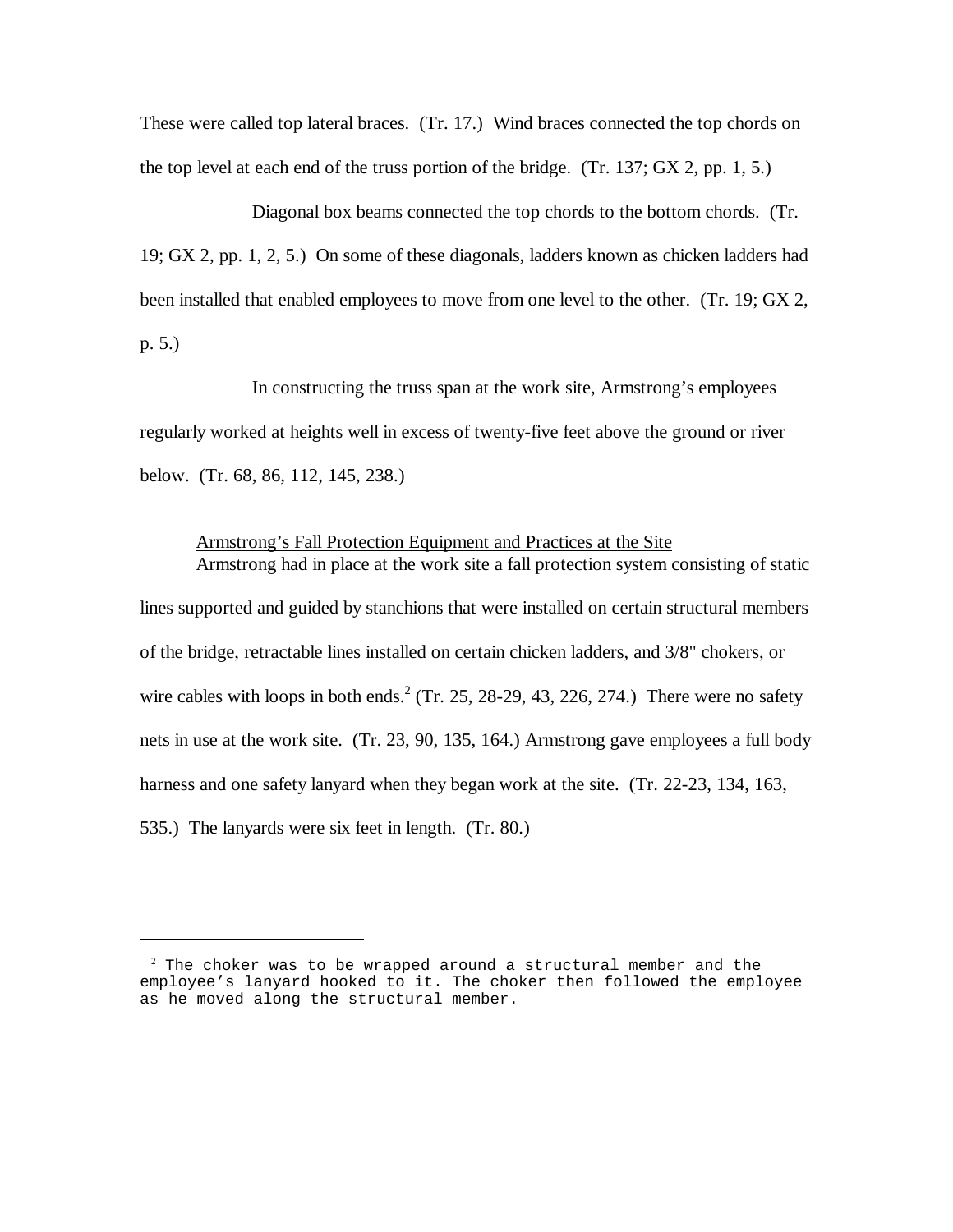Armstrong's stated policy required employees to be tied off 100% of the time while working on the bridge. (Tr. 53, 65, 134, 152, 412, 446.) However, there were several locations on the bridge where employees were unable to stay tied off. These locations included the stringers<sup>3</sup> and the following places where employees were required to unhook their lanyards from one anchorage and reattach them to another: the static lines (Tr. 92-93, 139, 192, 194; GX 2, pp. 4, 6); between the catwalk and the bottom chord  $(Tr. 27-28)$ ; between the top chords and the wind braces  $(Tr. 139; GX 2, p. 5)$ ; and between the chicken ladders and the top chords (Tr. 140-41.) Mr. Perrine was aware that the ironworkers at the site could not maintain 100% fall protection using only one lanyard. (Tr. 201, 535.)

In addition, Mr. Perrine instructed Mr. Dunlap to  $\text{coon}^4$  the stringers, approximately fifty feet in the air, without tying off, and Tara Savilla observed employees bolting up on the top laterals not using chokers prior to October 8, 1996. (Tr. 113.)

 $3$  There were no static lines running lengthwise on the stringers. (Tr. 26, 138, 165.) Employees were unable to stay tied off 100% of the time with a choker while working on the stringers because it was necessary to remove the choker from the stringer in order to pass the diaphragms that connected the stringers to each other. (Tr. 29.) Tara Savilla observed<br>workers walking on stringers not tied off at least once a day. The workers walking on stringers not tied off at least once a day. stringers were at a height of greater than twenty-five feet in the air. (Tr. 112-13.) Norman Duff also observed employees walking and working on the stringers, not tied off, on a regular basis. (Tr. 165.)

<sup>4</sup> "Cooning" apparently involves walking the bottom flange of an "I" beam while holding on to the top flange. (Tr. 68-69.)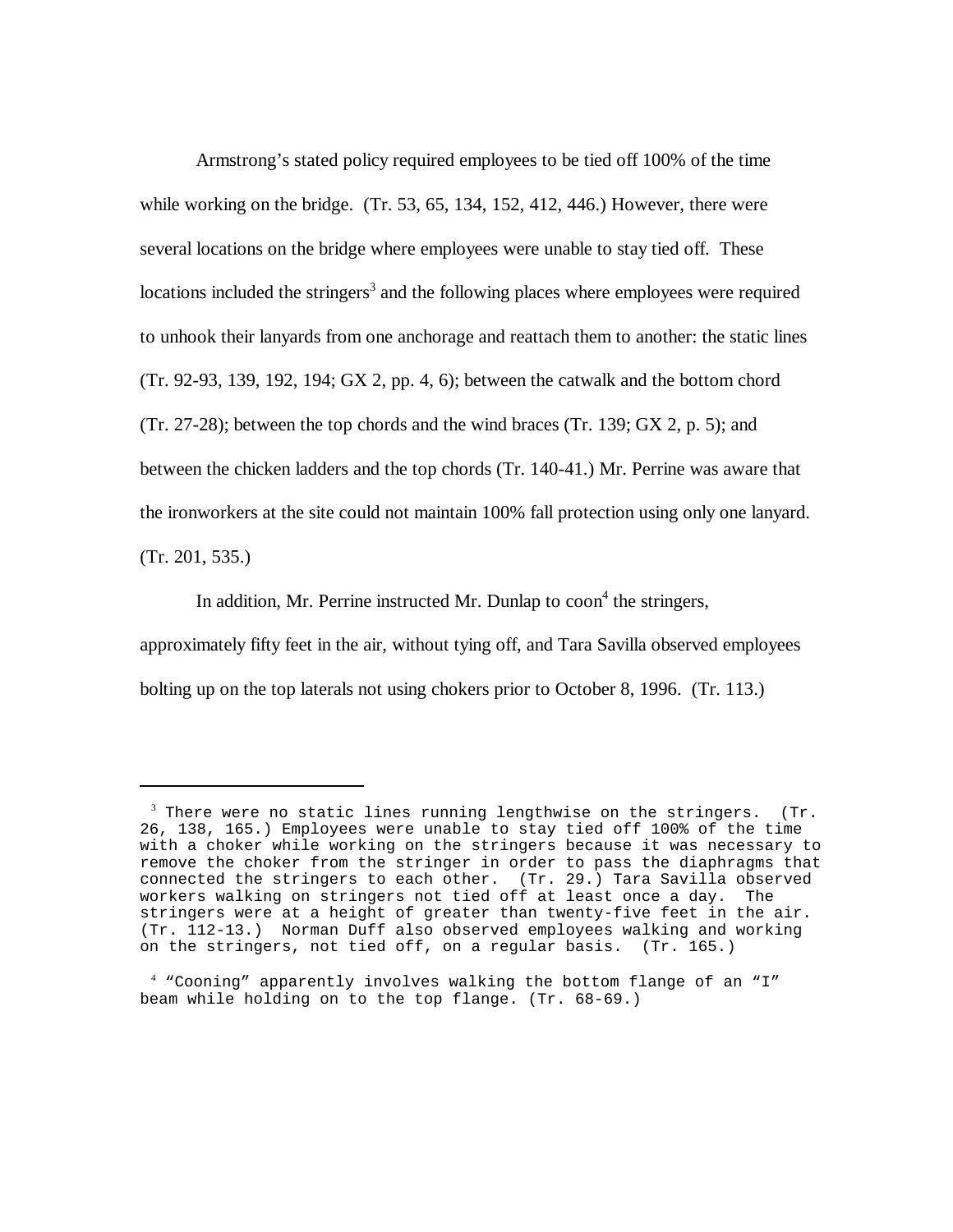Similarly, Mr. Duff often observed ironworkers walking and working on the top laterals without any fall protection. (Tr. 166-67.)

On September 10, 1996, the two spans of the bridge that were being built towards each other from either side of the river were connected. This is referred to as "topping out," and is an event of some importance. Foreman John Perrine and seven members of his raising gang had their photograph taken on the top chord of the bridge that day. No one, including Mr. Perrine, was tied off to the static line running directly in front of them.<sup>5</sup> Mr. Perrine was not wearing a safety harness or lanyard at the time. (Tr. 93-94, 107-08, 521; GX 11.) Other photographs introduced in evidence depict ironworkers on the bridge not using fall protection equipment. (GX 3, pp. 6, 7; GX 4; GX 6; Tr. 457-61.) On October 8, 1996, D.J. Lewis was killed when he fell from the top level of the bridge to the ground below. (Tr. 64.)

#### Enforcement of Fall Protection Rules

Armstrong's written safety and health program required that a verbal warning be given to an employee for his first violation of a safety rule, that a written warning be given for the second violation, that a suspension of one to five days be given for the third offense, and that an employee be terminated upon his fourth violation of a safety rule.

 $<sup>5</sup>$  Mark Coots testified that one of the employees in the photograph,</sup> Tara Savilla, was tied off. Tr. 449. Tara Savilla testified that she was not tied off. Tr. 130. In light of the fact that six other employees and the foreman were not tied off, whether Ms. Savilla was tied off is not material.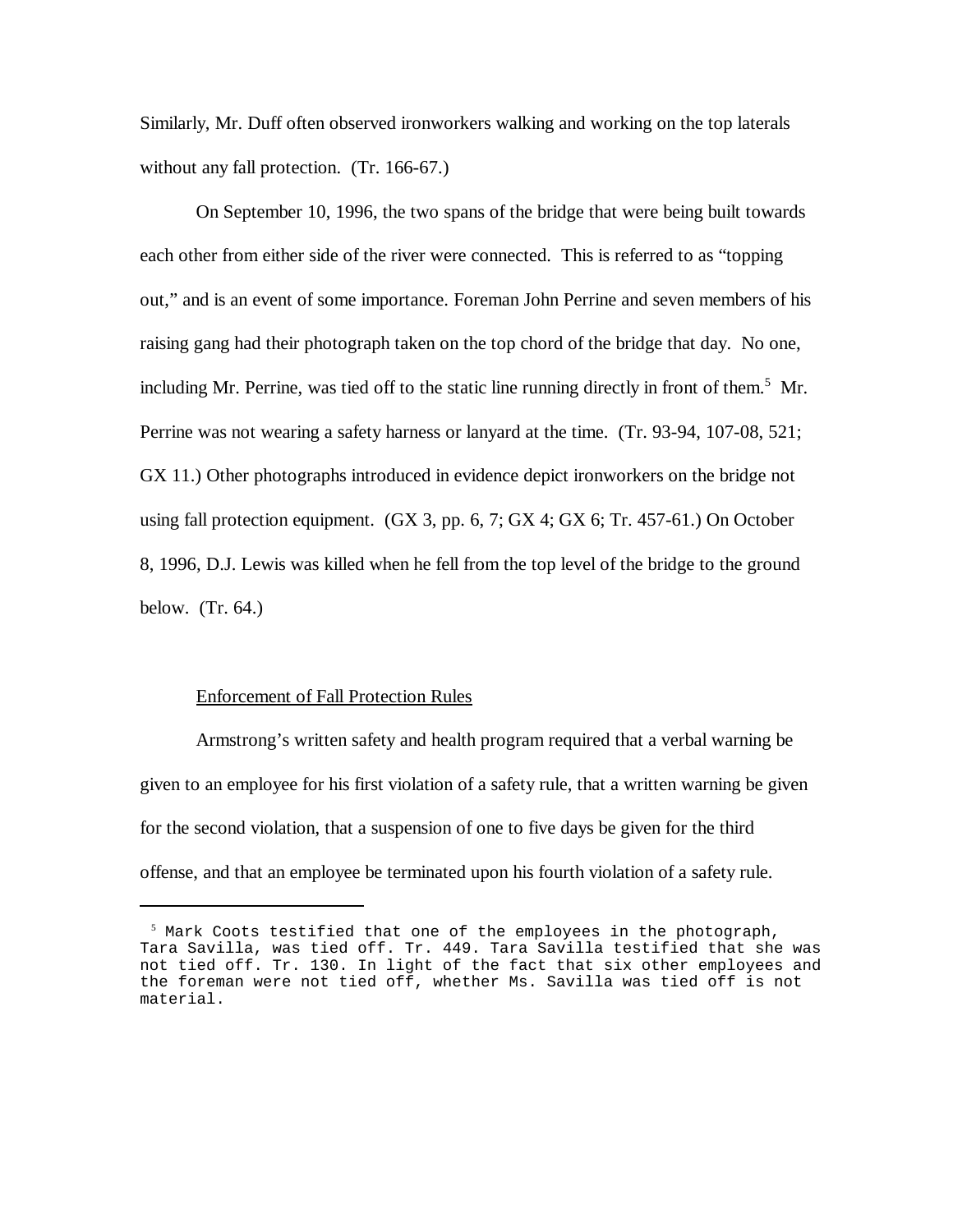Armstrong considered documenting disciplinary action to be critical. (Tr. 541-43; GX 13, sections 4.0 - 5.0.) However, at the Chelyan site, Armstrong gave only verbal reprimands for safety violations. No Armstrong employee was given a written warning, suspended, or terminated due to safety violations at the site. (Tr. 65-67, 505, 541-43.)

### Armstrong's Prior History of OSHA Violations

On October 27, 1994, OSHA issued to Armstrong a Citation and Notification of Penalty alleging a violation of section 5(a)(1) of the Occupational Safety and Health Act of 1970, as amended, 29 U.S.C.  $\S$  654(a)(1) ("the Act"). This citation arose out of an inspection of Armstrong's Mayfield Heights, Ohio, work site. OSHA alleged that three Armstrong employees were exposed to a 21.5 foot fall. (GX 15.)

On April 24, 1995, the Secretary and Armstrong entered into a stipulation whereby Armstrong agreed to pay a \$2,400.00 penalty for the violation and the Secretary agreed to amend the citation to delete the "serious" classification and refer to it as "non-classified." No modification was made to the factual allegations of the citation. The stipulation was approved by Administrative Law Judge Paul L. Brady on May 12, 1995, and became a final order of the Review Commission on June 17, 1995. (GX 16.)

On September 16, 1993, OSHA issued to Armstrong a Citation and Notification of Penalty alleging a violation of 29 C.F.R. § 1926.28(a), or in the alternative, 29 C.F.R. § 1926.105(a). This citation arose out of an inspection of Armstrong's Ridge Road, Ohio, work site. The violation was classified as serious and a \$2,500.00 penalty was proposed.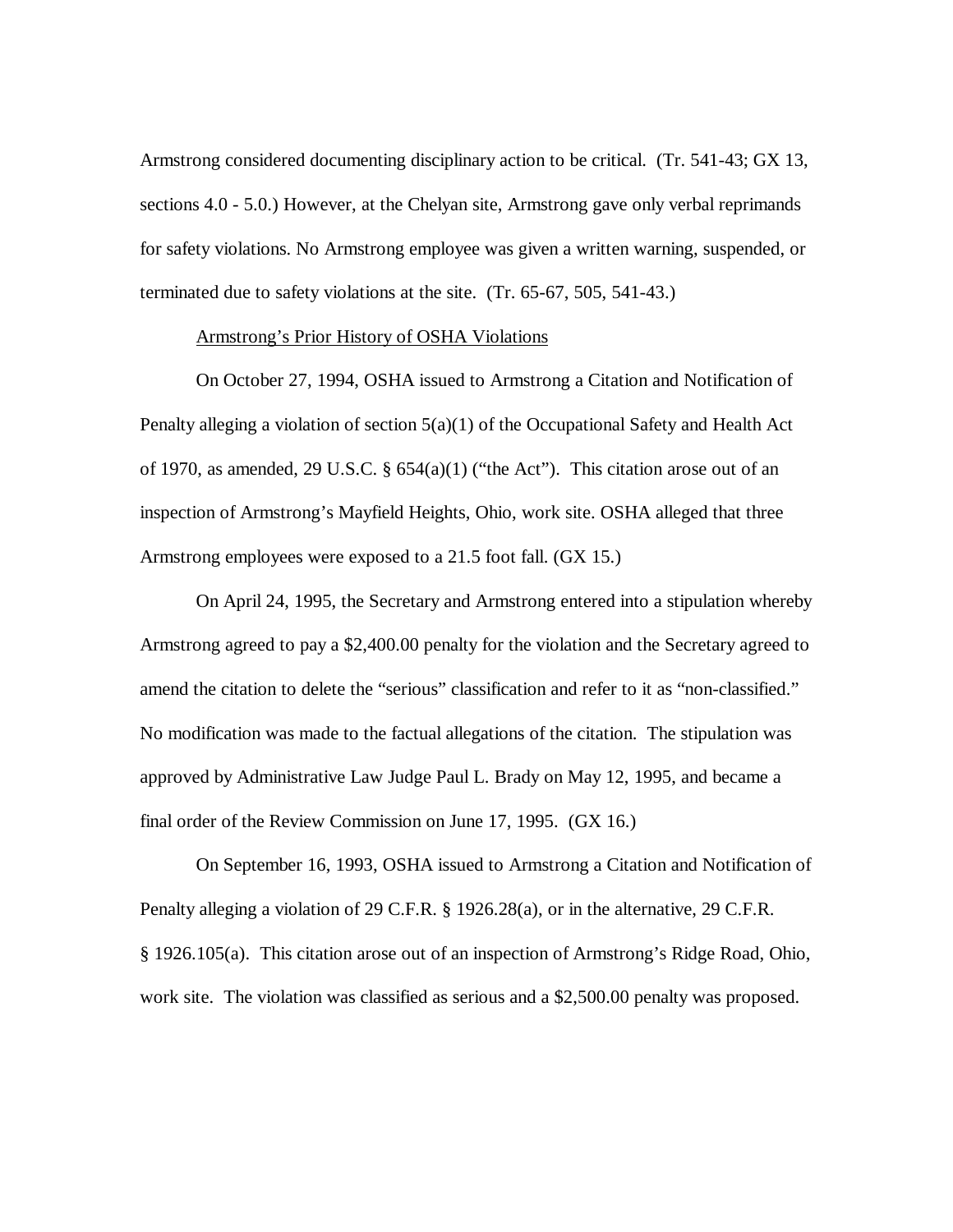(GX 17.) The case was assigned OSHRC Docket No. 93-2691 and was tried before Judge Barkley. Judge Barkley affirmed the Citation as a violation of 1926.105(a), and affirmed the serious classification and proposed penalty. He found, in part:

OSHA Compliance Officers (CO) approaching Armstrong's worksite at the I-71 overpass observed and videotaped a number of Armstrong employees on the unguarded steel girders. . . . (T)he majority of the workers, although they had lanyards and harnesses, were not using them. Two of those workers . . . were welding rockers from the top of two bridge piers. A third unidentified worker laid cross bracing between two girders. A fourth walked unprotected on the girders above the pier where Dietz was working.

The evidence establishes that Armstrong employees were exposed to falls from heights over 25 feet while moving on the steel to access their work areas. (GX 18, pp. 1-3.) Judge Barkley's decision was affirmed. *See Armstrong Steel Erectors,*

*Inc. v. Secretary of Labor*, 17 OSHC 1521, 1996 U.S. App. LEXIS 3680 (D.C. Cir. Jan.

2, 1996).

## The Present Citations

. . .

Serious Citation 1, Item 1a, alleges a violation of 29 C.F.R. § 1926.20(b)(2), and

states:

A person capable of identifying existing and predictable hazards in the surroundings or working conditions, such as but not limited to appropriate provisions to maintain 100% tie off for employees working on the bridge chords and stringers which ranged in height of 40 to 80 feet above ground level, and make frequent and regular inspections of the job site and materials, was not designated by the employer.

(Complaint, Ex. A, p. 4.)

Armstrong did not designate any one to be its competent person at the site after

superintendent Charles Blake left the site on or about September 23, 1996. Although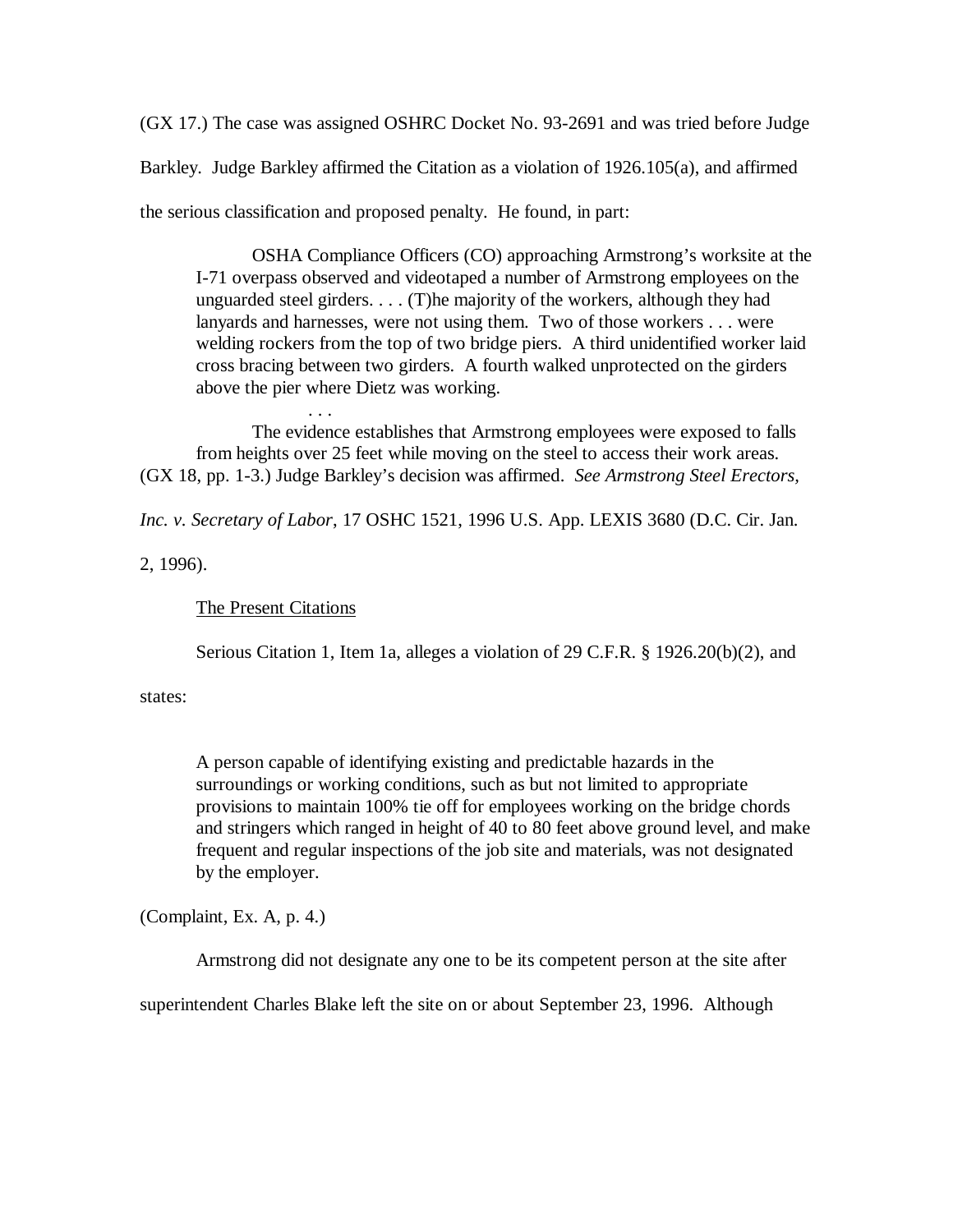John Perrine assumed additional duties after that date, he was not designated as the job safety person for Armstrong, he was not familiar with Armstrong's written safety program, and he did not conduct frequent and regular inspections of the job site. (Tr. 197, 534, 535-36, 539.) Armstrong's failure to designate a competent person to conduct frequent and regular inspections of the site exposed its employees to the possibility of serious injuries. (Tr. 211-12.)

Serious Citation 1, Item 1b, alleges a violation of 29 C.F.R. § 1926.21(b)(2), and

states:

Employees working at the Chelyan WV bridge construction site had not been trained regarding the company procedures to follow to maintain 100% fall protection, with the use of a full body harness while using only one lanyard to connect to a steel cable attached to stantions (sic) in areas where employees had to disconnect the "D" ring to pass over the stantion (sic) connection, while connecting and bolting up steel on the bridge chords and stringers, and the procedures and limitations to be taken while wearing a full body harness as fall protection.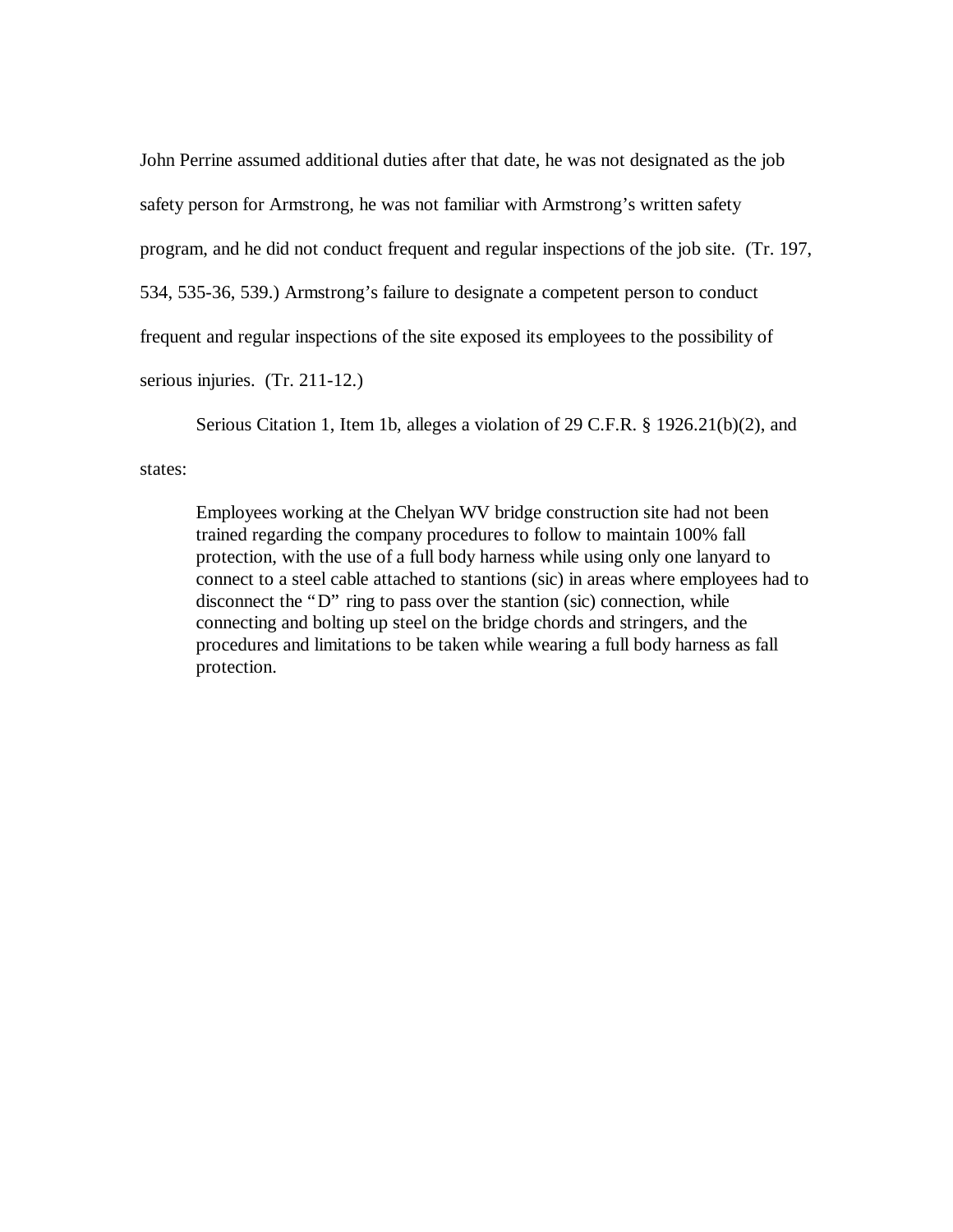Under the constraints posed by Armstrong's fall protection plan, it was not

possible to be tied off 100% of the time with only one lanyard.  $(Tr. 22-23, 134, 163,$ 

535.)

OSHA grouped Citation 1, Items 1a and 1b because they involved similar hazards

and similar factual situations and proposed a penalty of \$3,000. (Complaint, Ex. A, p. 4;

Tr. 211.) In proposing the \$3,000.00 penalty, OSHA took into consideration the gravity

of the alleged violation, Armstrong's size, good faith, and history of prior violations. (Tr.

212-14.)

Repeat Citation 2, Item 1, alleges a violation of 29 C.F.R. § 1926.105(a), and

states:

In areas where adequate safety lines were not provided to maintain the company 100% tie off, or the installation of such lines were impractical to maintain, safety nets were not provided where employees were performing various duties on the

 $6$  At trial, counsel for the Secretary elicited testimony from the Compliance Officer concerning statements made to him by Armstrong employees to the effect that these employees had not been trained. Counsel for Respondent objected to this testimony on the ground that the identities of these employees had not been disclosed in the discovery process and that, as a result, he was unable to meet this testimony. He further objected that the statements were hearsay and should be excluded. Counsel for the Secretary relied on the informer's privilege as grounds for the failure to disclose the identities, and on Rule  $801(d)(2)(D)$ , Federal Rules of Evidence, for the proposition that the compliance officer's testimony as to the substance of the statements was not hearsay. Counsel for Respondent urges that the informer's privilege must not be applied in such a way as to permit the Secretary to withhold statements until such time as those statements are introduced through the testimony of a third party, the compliance officer, because doing so deprives him of any opportunity to question the maker of the statement. See Respondent's brief, pp. 22-28; Secretary's brief, p. 34, fn 3. Because the Secretary has not relied on this testimony in her brief, it is not necessary to address Respondent's objection.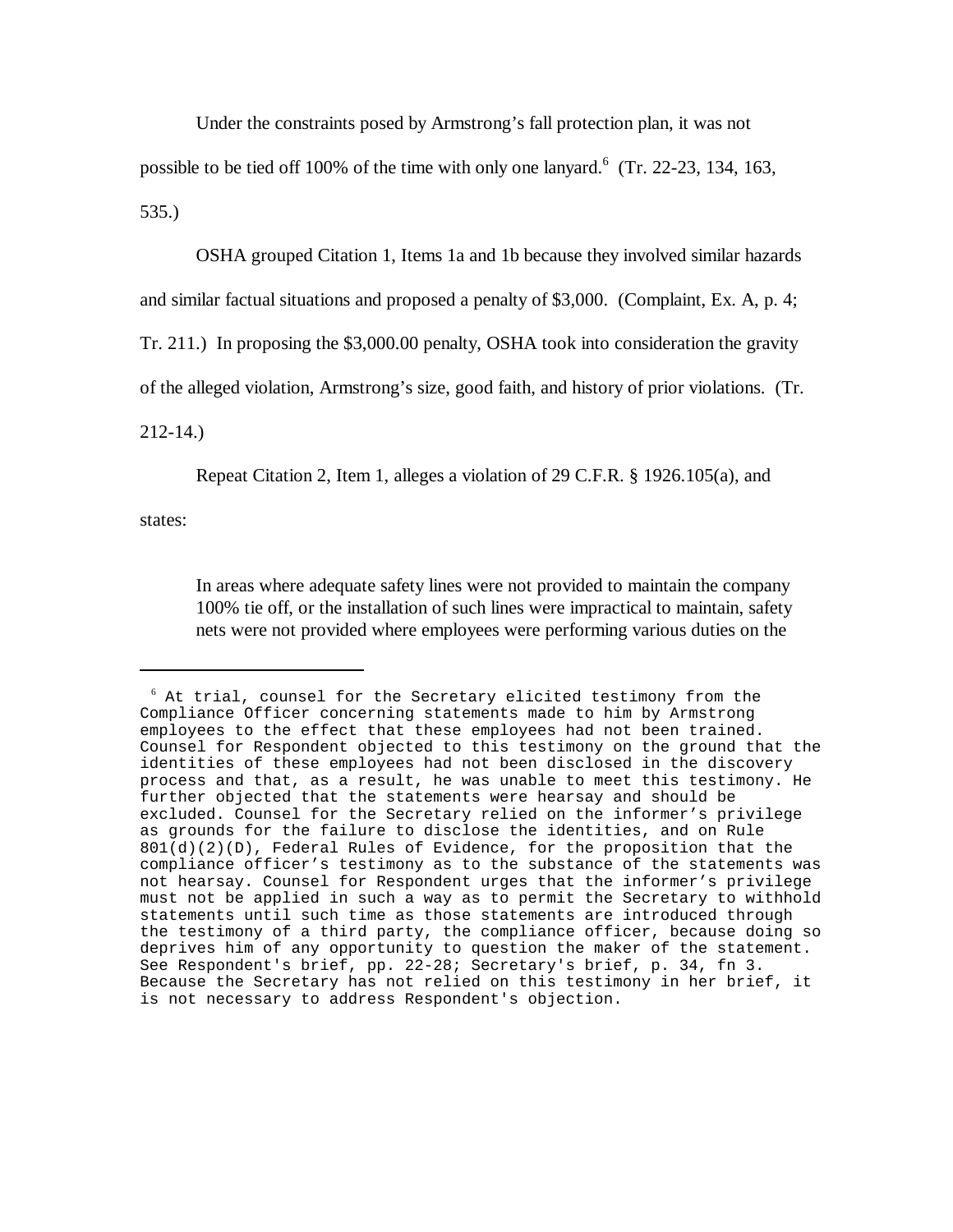bridge structural steel at heights up to 80 feet from the ground level; as evident from an employee falling to his death from the top lateral bracing of the bridge. Armstrong's failure to provide adequate safety lines, safety nets, or other practical

means of fall protection on the bridge exposed its employees to serious injuries. (Tr. 345- 46.) OSHA proposed a penalty of \$30,000.00 for Citation 2, Item 1 (Complaint, Ex. A, p. 5; Tr. 211), that was calculated by assessing a gravity based penalty of \$5,000, multiplying this by ten based on the repeat classification, and then factoring in size, good faith, and history. (Tr. 242-43.)

### II. Discussion

To establish a violation of a standard or regulation promulgated under the Act, the Secretary must show that "(1) the standard applies to the cited condition; (2) the employer violated the terms of the standard; (3) its employees were exposed or had access to the violative conditions; and (4) the employer had actual or constructive knowledge of the violation." *Sal Masonry Contractors, Inc.*, 15 BNA OSHC 1609, 1610 (No. 87-2007, 1992). See also *Trumid Construction Co., Inc.*, 14 BNA OSHC 1784, 1788 (No. 86- 1139, 1990).

A. Citation 1a - Designation of a Competent Person Sections 1926.20(b)(1) and (2) state: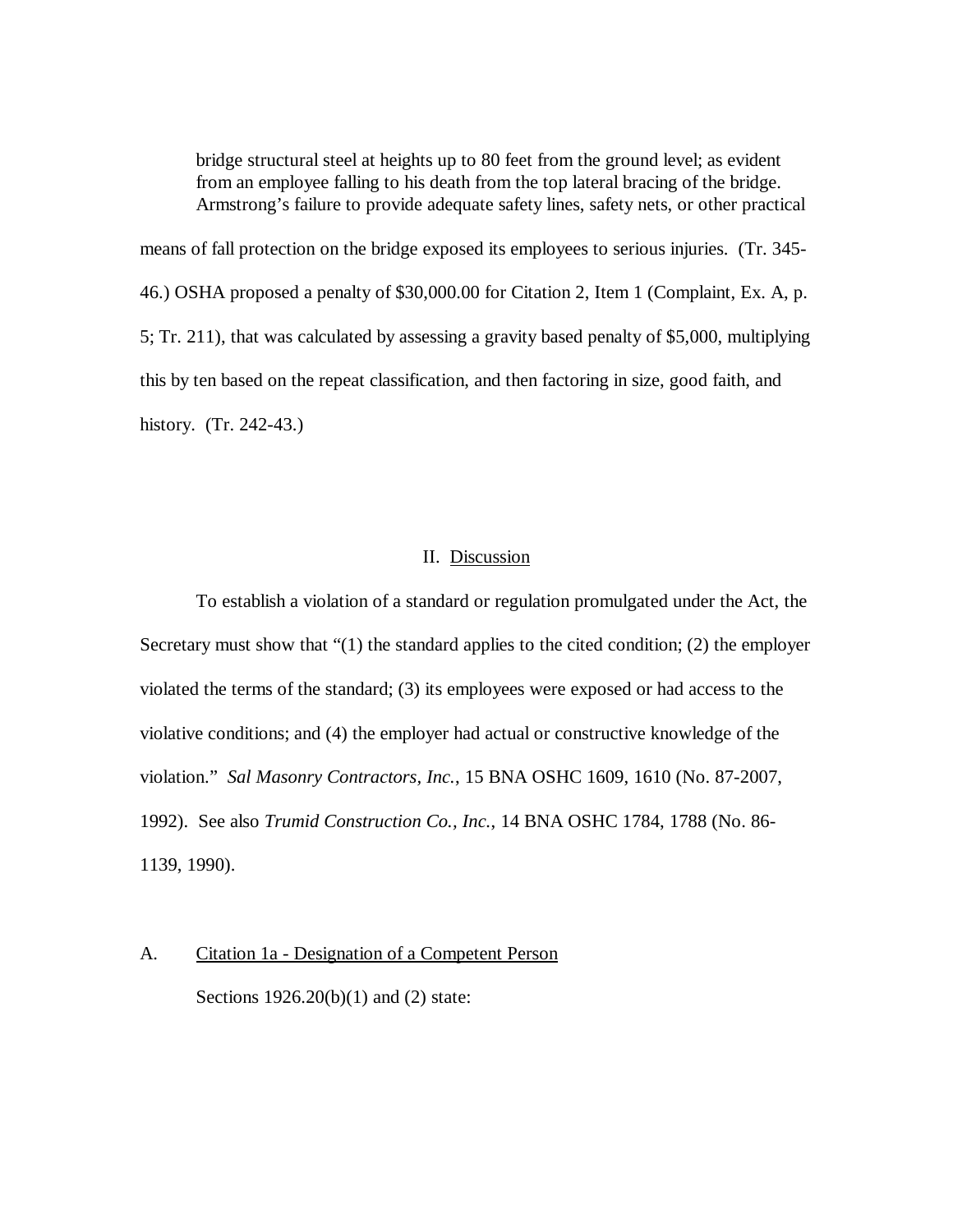(1) It shall be the responsibility of the employer to initiate and maintain such programs as may be necessary to comply with this part.

 (2) Such programs shall provide for frequent and regular inspections of the job sites, materials, and equipment to be made by competent persons designated by the employers.

Armstrong's superintendent at the Chelyan Bridge site, Charles Blake, left the site on or about September 23, 1996. John Perrine, who had been Armstrong's raising gang foreman up to that time, became superintendent. There is no evidence that Armstrong designated Perrine or anyone else as its competent person for purposes of ' 1926.20(b). Nor is there any evidence that Armstrong caused frequent and regular inspections to be made of the worksite. Armstrong argues that the general contractor, C.J. Mahan Construction Co., had responsibility to conduct such inspections, citing numerous cases. This is correct. However, it does not relieve Armstrong of its responsibility under the Act to comply with ' 1926.20(b) by designating a competent person to conduct inspections on its behalf.<sup>7</sup>

Armstrong also asserts that this dispute centers solely on whether Mr. Perrine was competent. (Armstrong's brief, p. 15.) There is no substantial evidence on which to conclude that Mr. Perrine was not competent. However, that fact does not obviate this item. Competent or not, Mr. Perrine was not designated, nor was anyone else. Regular inspections were not conducted by Armstrong. The Secretary has established the violation

 $7$  While Armstrong is correct that Guy Hill, one of the two foremen on the site, checked the work on his site on a regular basis (Tr. 422), there is no indication that he checked the entire site as opposed to his area of responsibility or that he had been designated as the competent person by Armstrong.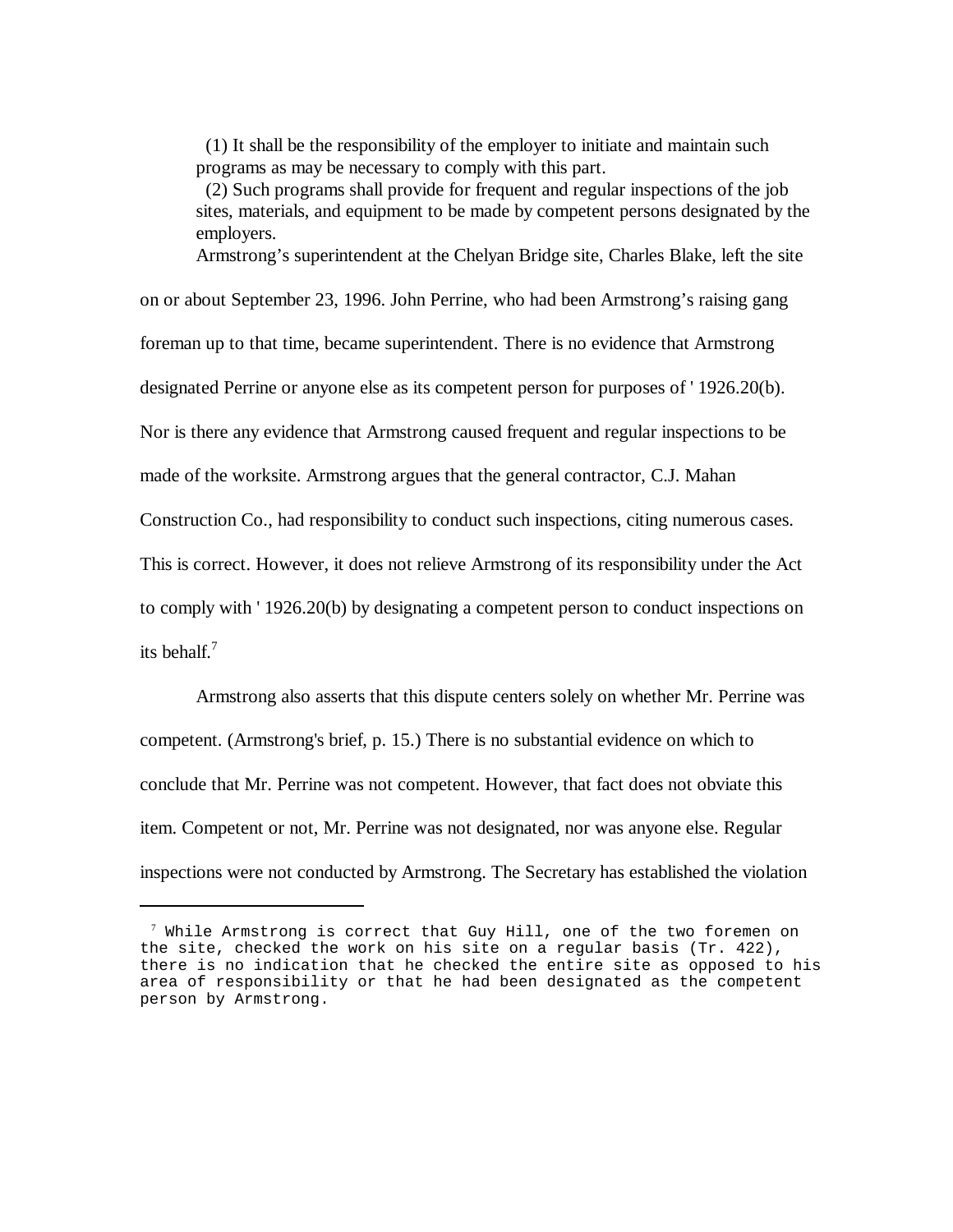alleged. The Act defines a serious violation as one where "... there is a substantial probability that death or serious physical harm could result from a condition which exists ...." 29 U.S.C. § 666(k). "In determining the seriousness of a violation, the correct inquiry is not the likelihood of an accident, but whether, in the event of an accident, there is substantial probability that it would result in death or serious physical harm." *Vanco Construction, Inc.*, 11 BNA OSHC 1058, 1061 (No. 79-4945, 1982), aff'd, 723 F.2d 410 (5th Cir. 1984). In this case, the violations could have resulted in serious injury or death suffered in a fall from the bridge. One could argue that it contributed to the death of D.J. Lewis.

The proposed penalty takes into consideration the gravity and probability of injury, and Armstrong's size, prior OSHA violation history, and good faith. (Tr. 212-13.) It comports with section 17(j) of the Act, 29 U.S.C. § 666(j), and is affirmed.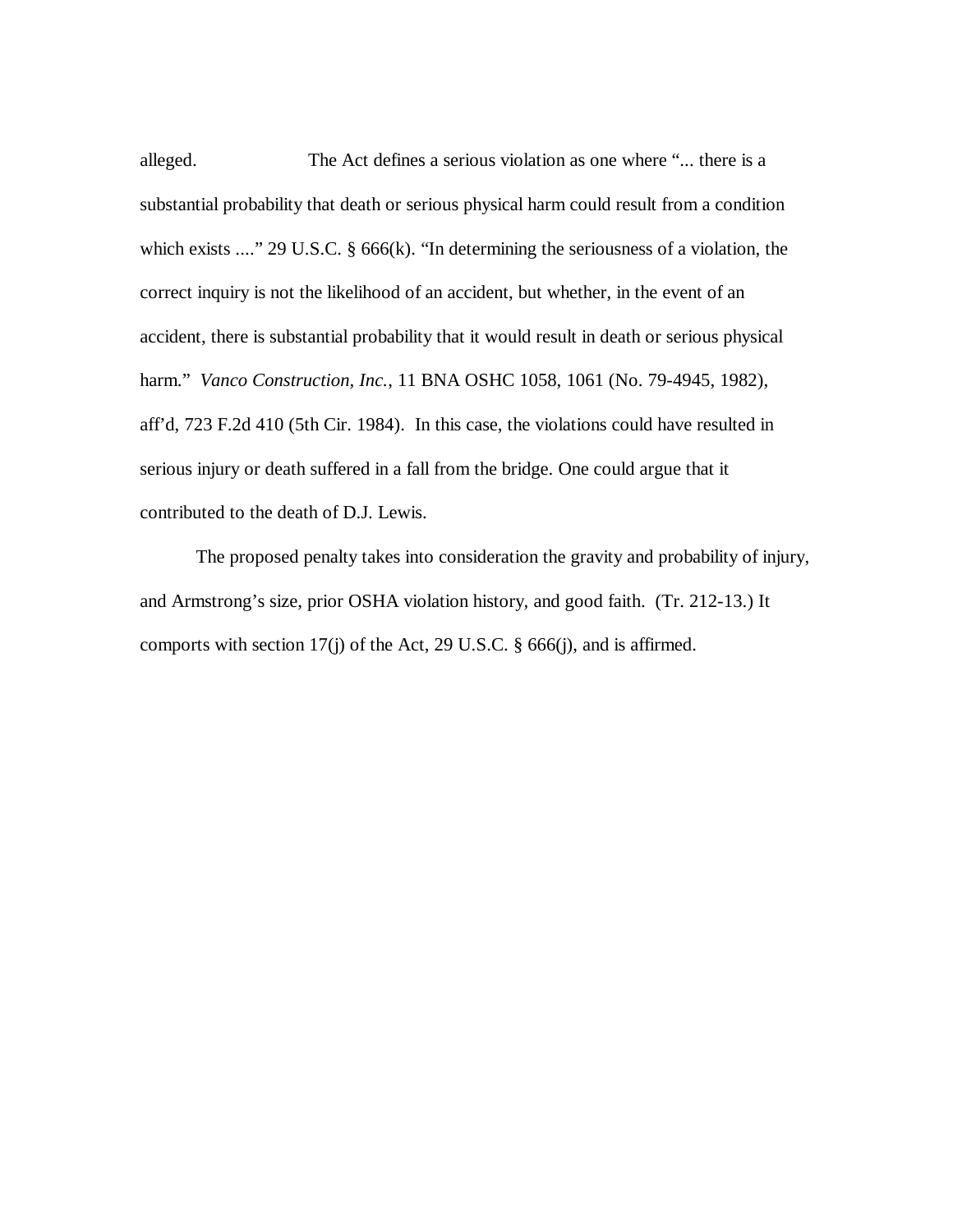B. Citation 1b - Training 29 C.F.R. § 1926.21(b)(2) states:

> The employer shall instruct each employee in the recognition and avoidance of unsafe conditions and the regulations applicable to his work environment to control or eliminate any hazards or other exposure to illness or injury.

Citation 1, item 1b, alleged a failure to train employees in methods to tie off 100% of the time with only one lanyard. It specifically identified a failure to train on the procedures to follow when the static line to which a lanyard is attached is anchored to a stanchion so that the lanyard cannot pass that point without being unhooked from the static line on one side of the stanchion and reattached on the other. The uncontroverted evidence demonstrated that it is not possible to remain tied off in this situation while using only one lanyard.

Item 1b also alleged a failure to instruct in the proper procedures to follow while using a full body harness as fall protection. However, it did not elaborate on this alleged failure. Apparently this allegation has reference to the failure of Charles Blake to instruct employee Tara Savilla in the proper fit of a full body harness when she asked him whether she was wearing it properly. (Tr. 85.) However, Ms. Savilla was trained by John Perrine. (Tr. 120.) Thus there is no basis for this allegation.

The Secretary's argument also is based on evidence that falls outside the scope of the allegations set forth in this item. The Secretary points out that Armstrong's foreman,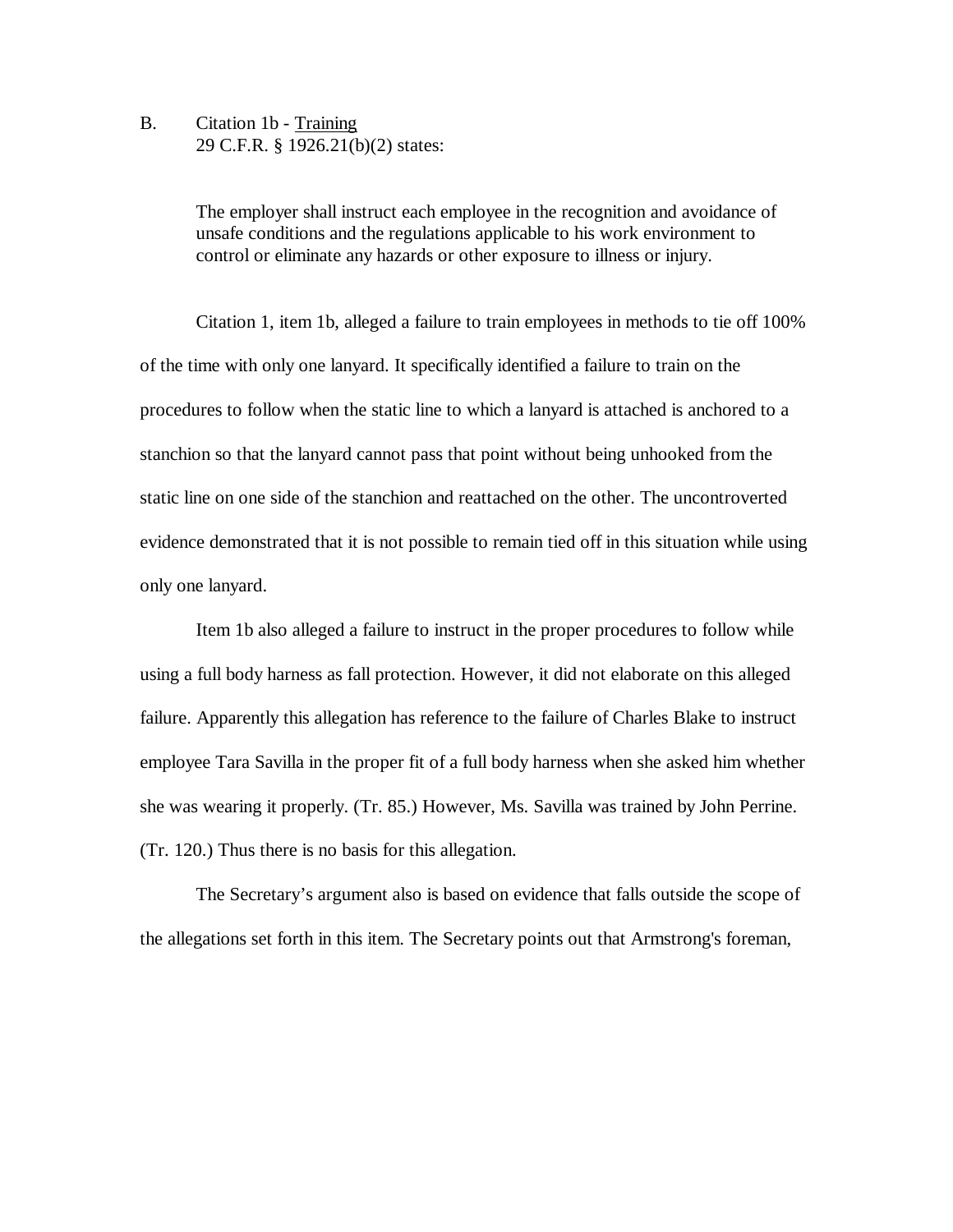Mr. Hill, failed to train three employees in the use of the chokers placed on the laterals. One of these employees testified that

The choker kept catching like underneath the lateral brace and stuff and they would hang up. It was more of a nuisance than anything. (Tr. 31.)

Subsequently, the same employee testified that he regarded the choker as constituting more a hazard than a help to him. (Tr. 52.) Nonetheless, his foreman told him to use the choker. Another employee seems to have been unaware that the chokers had been placed on the laterals (Tr. 140, 142, 158-59), but his demeanor left room to doubt the accuracy of his memory if in fact he understood the questions. In addition to lying outside the scope of the allegations, this evidence is not strong.

To the extent that this item charges Armstrong with a failure to train its employees in a safety procedure that they could not implement with the equipment issued to them, it must be vacated. If that procedure was required, the Secretary must cite Armstrong for failing to provide the equipment necessary to implement it. In this respect, the allegations of this item are covered by Citation 2, item 1. To the extent that this item charges Armstrong with a failure to instruct employees in the use of a full body harness, it was not borne out by the evidence. The evidence that Armstrong failed to train employees in the use of the choker cables placed on the laterals is both outside the scope of the allegations set forth in the item and weak. Accordingly, this item is vacated.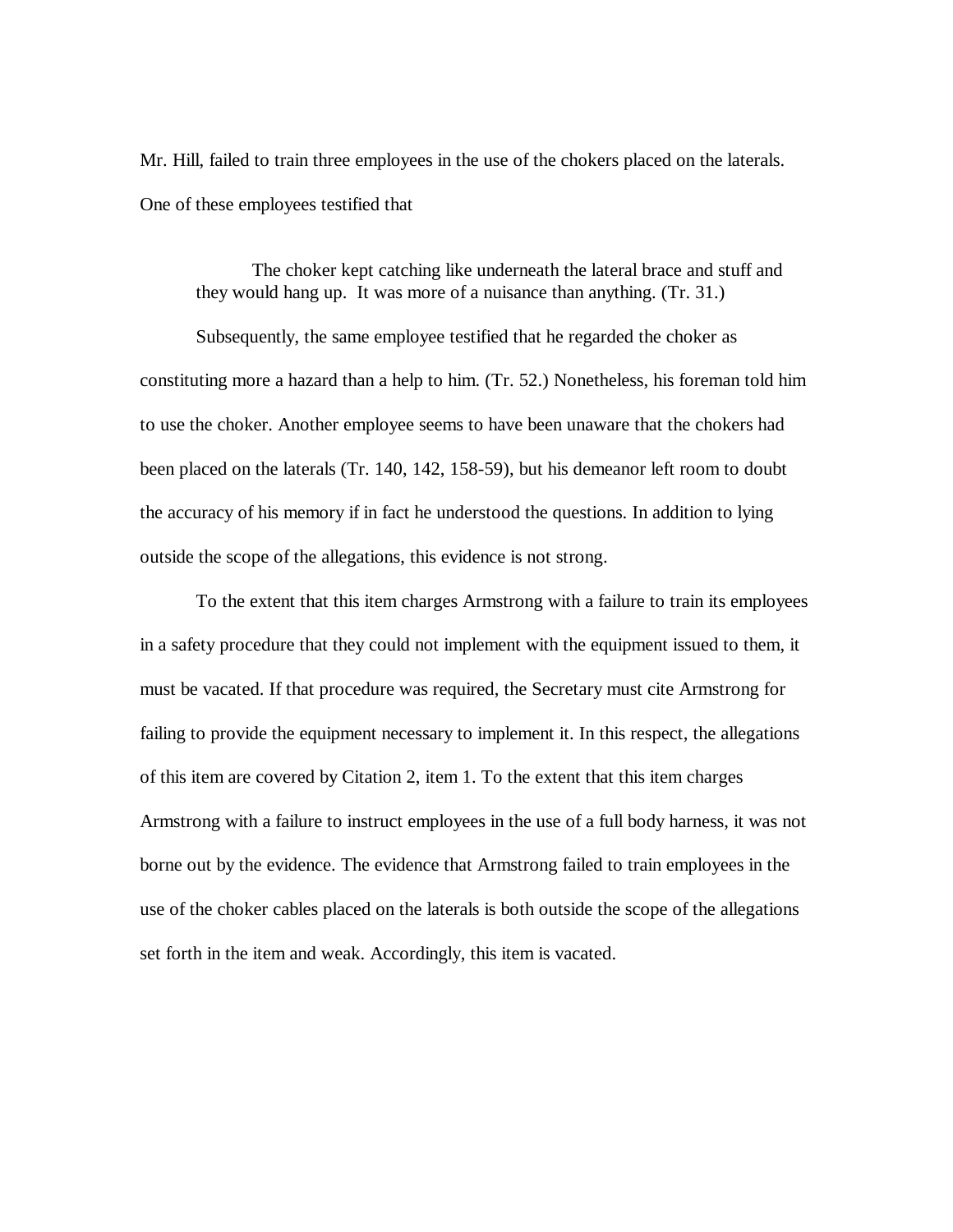## C. Citation 2, item 1 - Fall Protection.

Section 1926.105(a) provides:

Safety nets shall be provided when workplaces are more than 25 feet above the ground or water surface, or other surfaces where the use of ladders, scaffolds, catch platforms, temporary floors, safety lines, or safety belts is impractical.

Section 1926.105(a) applies to steel erection activities in structures such as the Chelyan Bridge site. Section  $1926.500(a)(2)(iii)$ , part of Subpart M's fall protection standards, clarifies that "(r)equirements relating to fall protection for employees performing steel erection work are provided in § 1926.105 and in subpart R of this part." The fall protection provisions under Subpart R, "Steel Erection," found in § 1926.750(b), apply only to skeleton steel construction in tiered buildings. Accordingly, the fall hazards to which ironworkers at the Chelyan Bridge site were exposed are governed by section 1926.105(a). See *e.g. Armstrong Steel Erectors, Inc. v. Reich*, *supra,* (applying 1926.105(a) to bridge construction); *National Engineering and Contracting Co.*, 16 BNA OSHC 1929 (Nos. 92-550 and 92-1551, ALJ, 1994), rev. denied, 56 F.3d 1531 (D.C. Cir.), cert. denied, 116 S. Ct. 378 (1995). Section 1926.105(a) requires that all employees exposed to a fall hazard of over twenty-five feet be protected from such falls by nets or other practical means. Both the Review Commission and the federal courts have upheld the principle that the standard requires no less than 100% fall protection for all employees working at heights above twenty-five feet, where practical. In *Interstate Erectors, Inc. v. O.S.H.R.C.*, 74 F.3d 223, 228 (10th Cir. 1996), the court stated: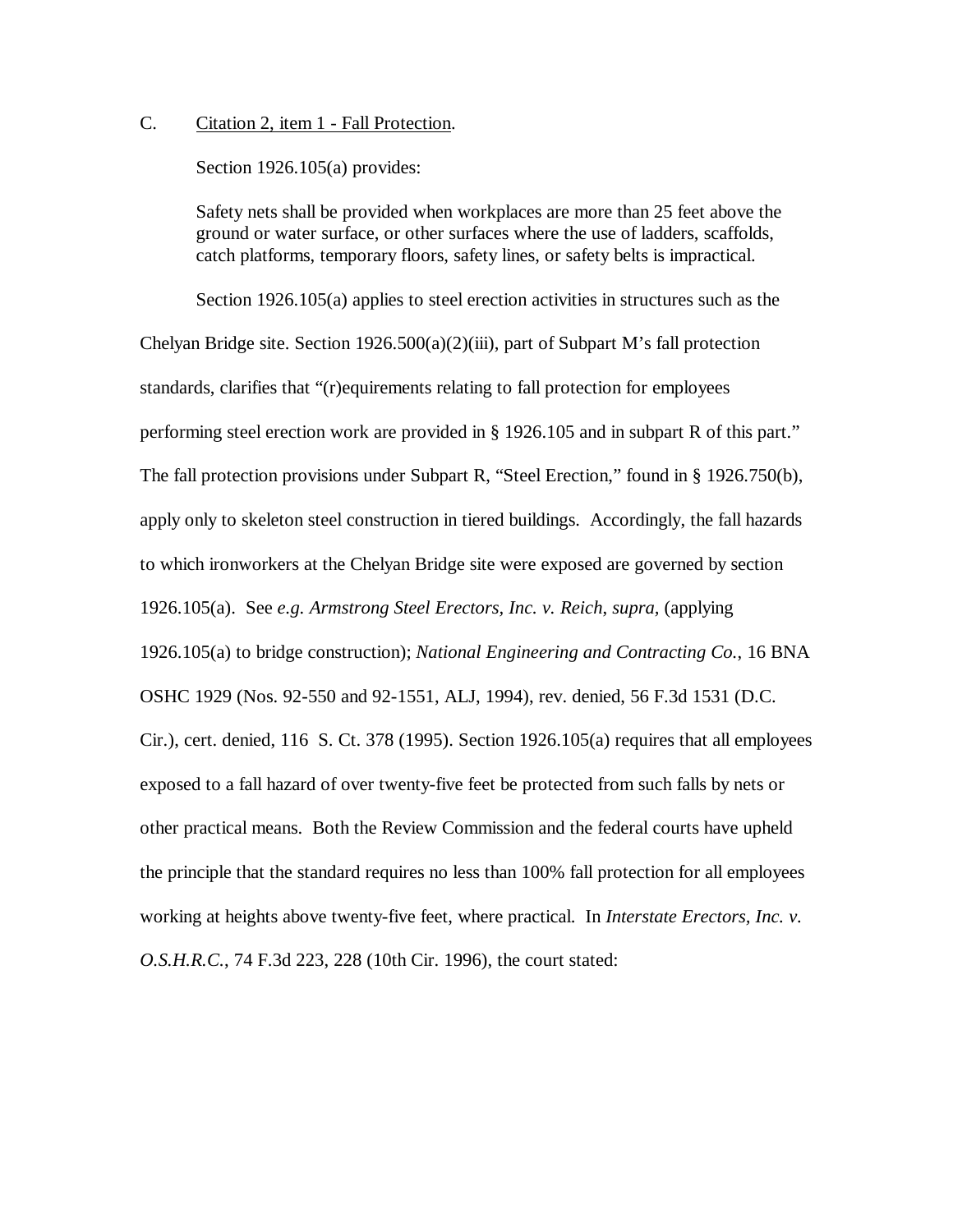OSHA interprets § 1926.105(a) to require the use of appropriate safety devices 100 percent of the time that such use is practical. OSHA therefore maintains that an employer violates § 1926.105(a) by failing to use appropriate safety devices at any time it is practical to do so. The ALJ determined that the Secretary's interpretation of the standard is the only reasonable interpretation. We will not disturb the ALJ's findings in this matter. We therefore . . . hold that failure to provide approved fall protection devices during all times in which the described danger of height is involved constitutes a violation of  $\S$  1926.105(a), unless the defenses of "impossibility" or "greater hazard" are established. The findings of fact make clear that Armstrong failed to maintain continuous fall

protection on the bridge. It was impossible to do so with the single lanyard that employees

were issued prior to D.J. Lewis' fall.<sup>8</sup> The photograph of the topping out ceremony,

depicting seven employees of the raising gang and their foreman standing atop the bridge

next to a static line without tying off, establishes beyond doubt that continuous fall

protection, even when possible, was not rigidly enforced.<sup>9</sup>

 $9$  Mr. Coots testified that he tied off Tara Savilla because the latter was nervous, while Ms. Savilla testified that she was not tied off. Mr. Coots version is perhaps more damning in that it shows that the men standing on the chord, including the foreman, regarded fall protection in that situation as something to be used only if one were nervous.

<sup>8</sup> Armstrong acknowledges this fact:

The compliance officer's first and primary objection was that the company employees could not maintain one hundred percent tie-off because they would have to clip and unclip to certain areas on the stanchions while they were walking. As shown by the physical evidence demonstrated at the hearing, the stanchion was designed in such a way that the cable itself could come off of the hook so that the employee could continue walking. There were certain areas, assuredly, where the line had to be physically tied so that the tension could be maintained (Johnson Tr. 269; Savilla Tr. 92; Perrine Tr. 515). There were also some limited areas toward the end of the bridge where the stanchions were not complete. Armstrong's brief, p.31.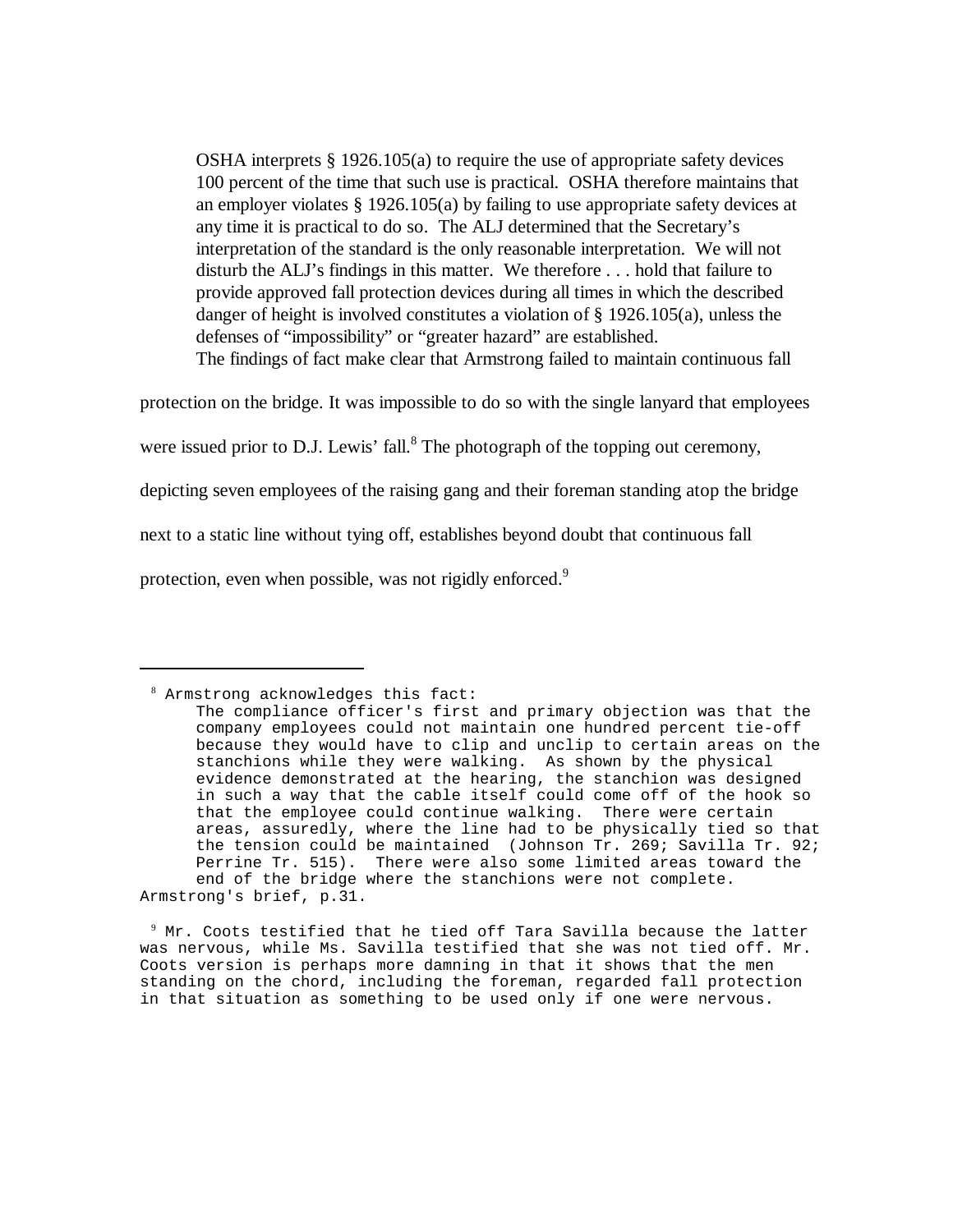Armstrong relies on *American Bridge/Lashcon v. Reich*, 70 F.3d 131, 134 (D.C.

Cir. 1995) for the proposition that it is not necessary to tie off for a short time during unusual circumstances. However, *American Bridge* does not support Armstrong's case. *American Bridge* recognized the exception stated in *L.R. Willson & Sons, Inc. v. Donovan,* 685 F.2d 664, 675 (D.C. Cir. 1982) to the effect that, where the employer required workers to be tied off during the substantial portion of the workday, the failure to require tying off would not be considered a violation of ' 105(a) during unusual circumstances when high winds made it difficult to do so. *American Bridge* limited this exception by holding it inapplicable to discrete and predictable tasks, such as walking across a beam, even though employees were tied off while performing their primary function, erecting steel. *American Bridge* thus draws a distinction between unusual circumstances, such as those caused by the windstorm in *Willson*, and predictable circumstances. *See also Armstrong Steel Erectors v. Secretary, supra,* where the same argument that Armstrong makes here was rejected.

There is no showing that any of the circumstances in which Armstrong's employees were not tied off were unusual or unpredictable. On the contrary, all these circumstances moving about on the steel and posing for a picture atop the bridge during the topping out ceremony - were not only predictable, but in the case of moving about on the steel, essential to accomplishment of the work.<sup>10</sup> Armstrong's defense is rejected.<sup>11</sup>

<sup>&</sup>lt;sup>10</sup> In reaching this conclusion, I do not address Armstrong's position that at the time he fell, D.J. Lewis had moved to a position that he was not instructed to occupy and where he did not need to be. Whatever the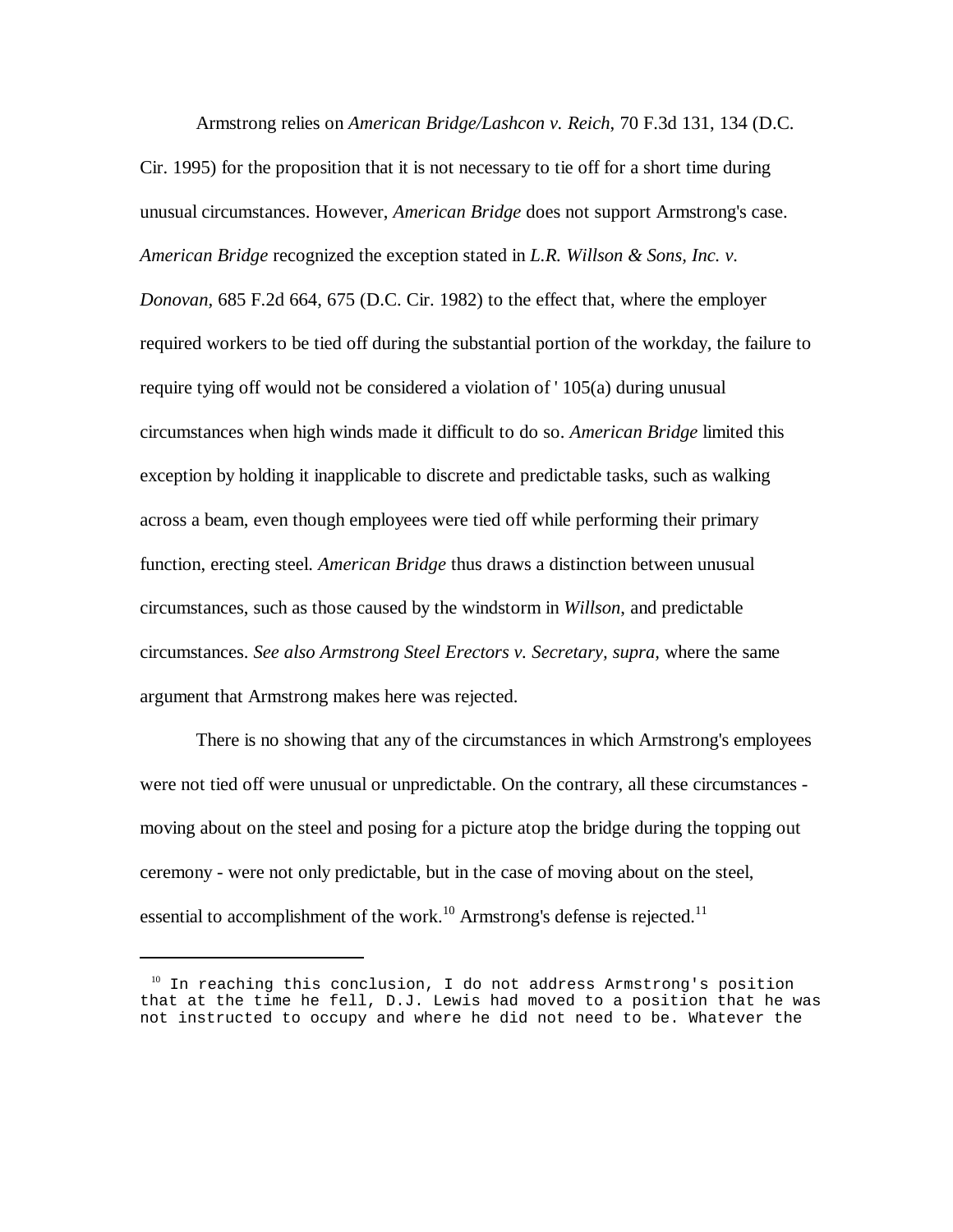Armstrong also points out in its defense that:

In *Capital Electric Linebuilders of Kansas, Inc. v. Marshall*, 678 F.2d 128, 130- 131 (10th Cir. 1982), the court ruled that if an employer had work rules that were effectively communicated and enforced, it would be unreasonable to the require a supervisor to always watch the experienced, knowledgeable employees to make sure they always took the appropriate safety precautions. Here, it was established this work was communicated to employees.

*See* Armstrong's brief, p.34-35. Here, it is clear that, while the work rule may have been

effectively communicated, it was not enforced. This defense is unavailing.

## D. Classification and Penalty

A violation is repeated under section 17(a) of the Act if, at the time of the alleged

repeated violation, there was a Commission final order against the same employer for a

substantially similar violation. *Potlatch Corp.*, 7 BNA OSHC 1061, 1063 (No. 16183,

1979.) The Secretary makes a rebuttable prima facie showing of a repeat violation where

the prior and present violations are for failure to comply with the same standard. *Id*.

merits of that position may be, it is clear that there were many other instances in which employees were not tied off, the most glaring being the topping out ceremony.

<sup>&</sup>lt;sup>11</sup> Armstrong also asserts that it is settled that "An employer is not liable for failing to foresee every incident before it occurs and to take extraordinary precautions to prevent it." Any such violations are due to isolated employee conduct. Shell Construction Co., Inc., 4 BNA OSHC 1824, 1826, (Rev. Comm'n 1976).

See Armstrong's brief, p34. However, no extraordinary measures or unforeseeable circumstances were involved here.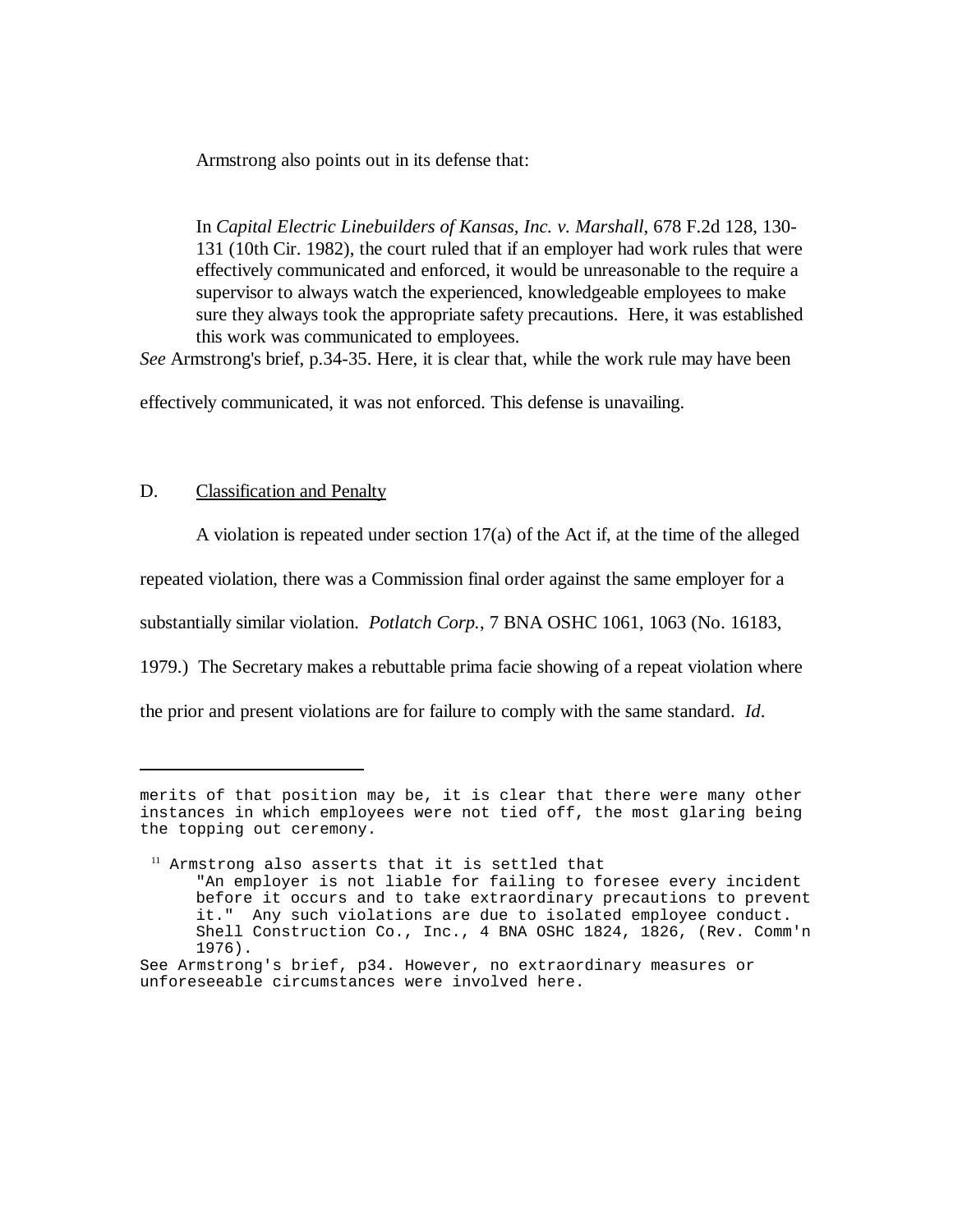Prior to the occurrence of the present 1926.105(a) violation, Armstrong had been cited for a violation of the same standard at its Ridge Road, Ohio, work site. The Secretary thus has established a prima facie case of a repeat violation.

Armstrong argues:

As to Ridge Road, the employer has demonstrated complete dissimilarity. The concern of Judge Barkley in the second case at Ridge Road dealt with the fact the employer could have, but failed, to install cantilever lines. See, Opinion at 3-4; C Ex. 18). At the time of that particular OSHA citation, employees were only tiedoff at their workstations and they were walking from place to place without the cables.

Armstrong's brief, p.36. However, Judge Barkley found that two of Armstrong's employees were not tied off at their work station. He refused to consider Armstrong's defense of employee misconduct to this violation because he also found Armstrong's failure to provide a means of fall protection while employees moved about on the steel to be a violation of ' 1926.105(a). So, while Armstrong may have had a defense to the citation insofar as employee misconduct may have been the cause of the failure to tie off at work stations, Armstrong was unequivocally found to be in violation of the same standard at Ridge road for the same reason: failure to provide a means to tie off while moving about on the steel. While Armstrong may not have implemented its system of static lines for this purpose at the time of the Ridge Road inspection, nonetheless the violations are, at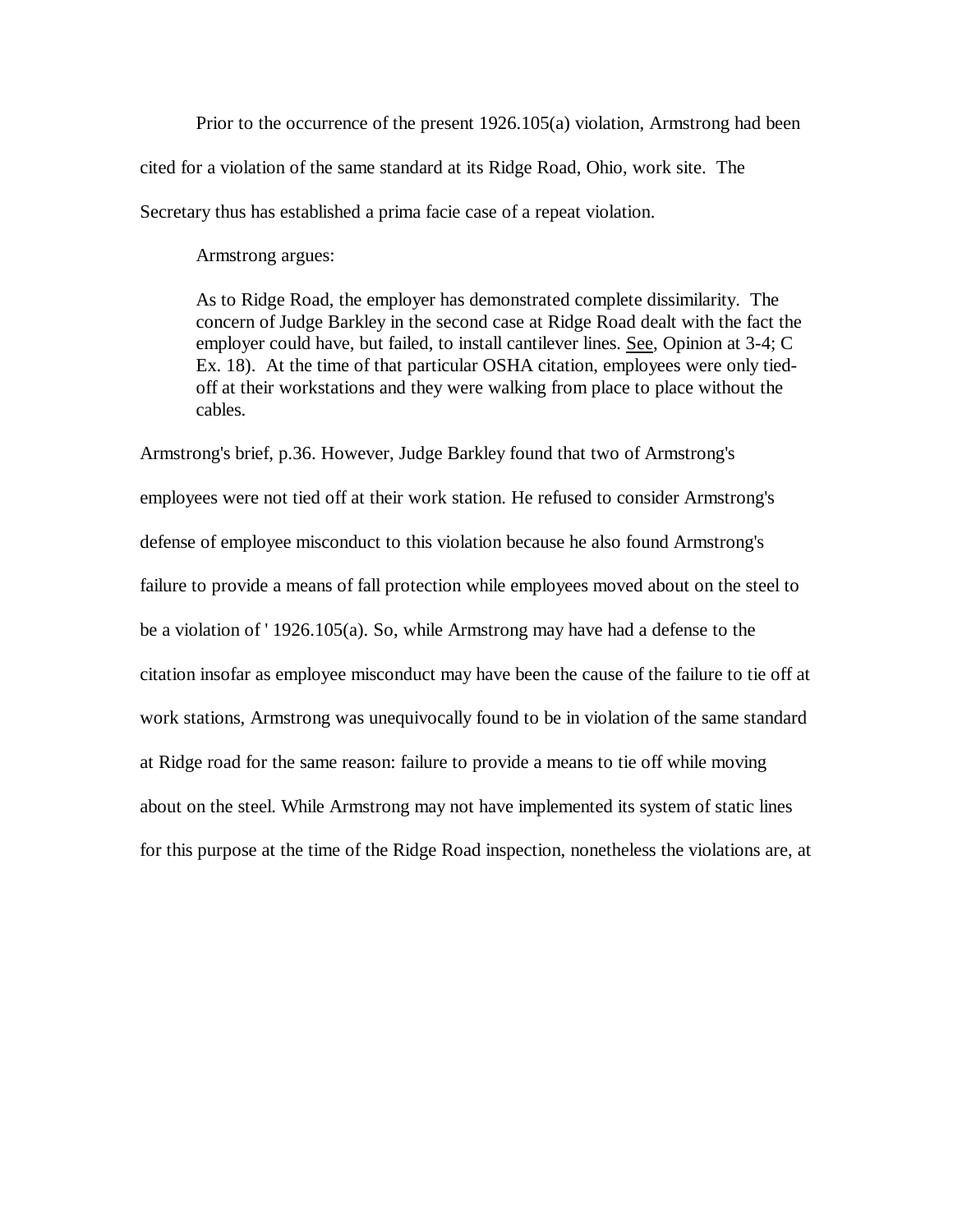a minimum, substantially similar.<sup>12</sup> This violation is properly classified as repeat. Armstrong has not contested the amount of the proposed penalty. I have reviewed the Compliance Officer's computation and find that it is reasonable. A penalty of \$30,000 is affirmed.

## III. Conclusions of Law

Armstrong is an employer engaged in a business affecting commerce within the meaning of section 3(5) of the Act, 29 U.S.C. § 652(5).

Jurisdiction of this proceeding is conferred upon the Occupational Safety and

Health Review Commission by section  $10(c)$  of the Act, 29 U.S.C. § 659(c).

### Serious Citation 1, Item 1a and 1b

Armstrong violated 29 C.F.R. § 1926.20(b)(2) by failing to designate a competent person after superintendent Charles Blake left the site on or about September 23, 1997. Armstrong did not violated 29 C.F.R. § 1926.21(b)(2).

The section 1926.20(b)(2) violation was properly characterized as serious. The proposed penalty of \$3,000 conforms with the requirements of section 17(j) of the Act, 29 U.S.C.  $\S$  666(j), and is affirmed.

 $12$  This conclusion makes it unnecessary to consider the parties' arguments concerning whether a violation of  $'$  5(a)(1) of the Act for failure to provide fall protection from heights that are less than twenty-five feet is substantially similar to the present violation.